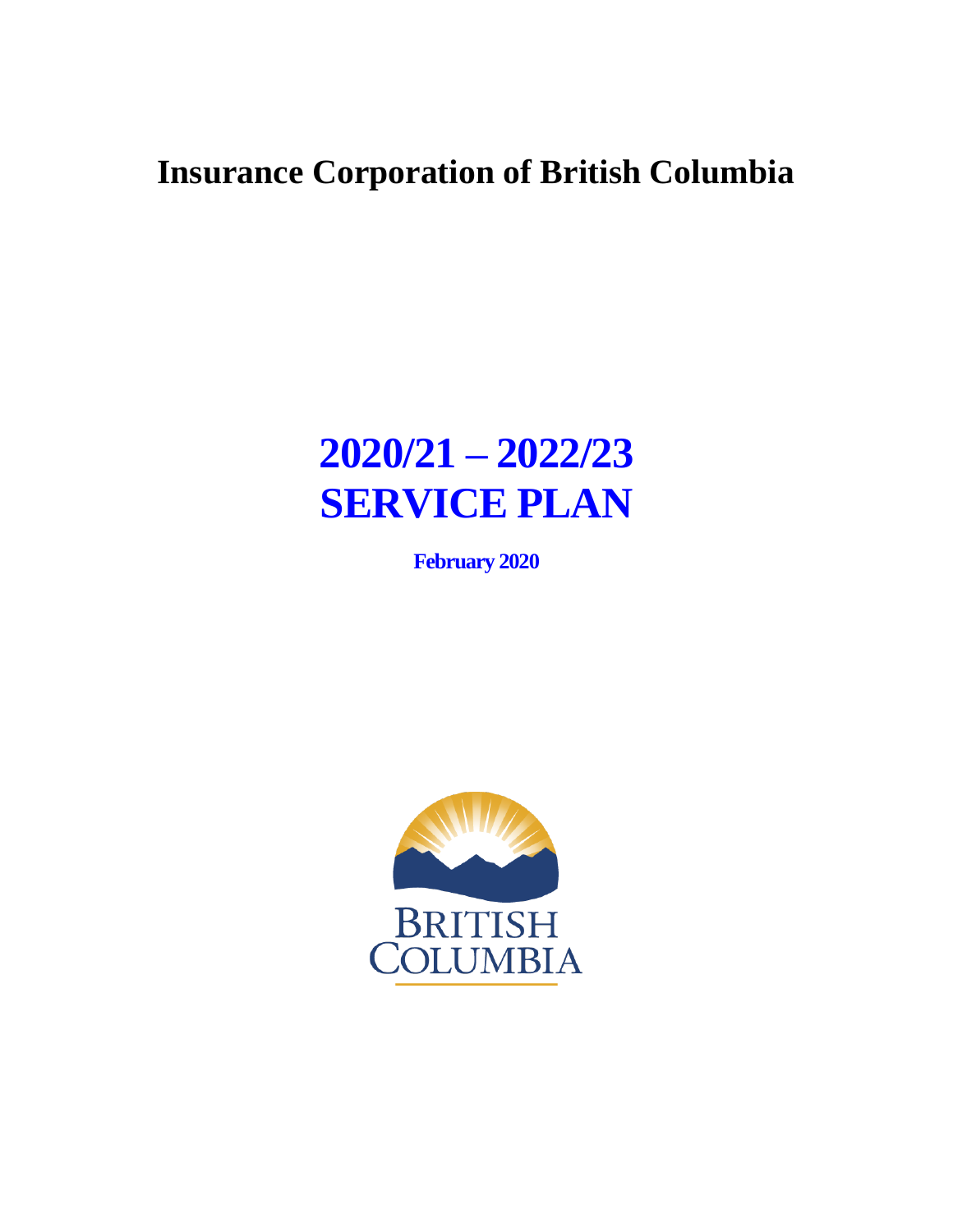#### For more information on the Insurance Corporation of British Columbia contact:

In the Lower Mainland 604-661-2800

Elsewhere in B.C., Canada, or the U.S. 1-800-663-3051

Head Office

151 West Esplanade North Vancouver, British Columbia, V7M 3H9 <https://www.icbc.com/>

Email address: [Contact us](https://www.icbc.com/about-icbc/contact-us/Pages/default.aspx)

ICBC's Corporate Service Plans, Annual Reports and Financial reports are available on the ICBC website.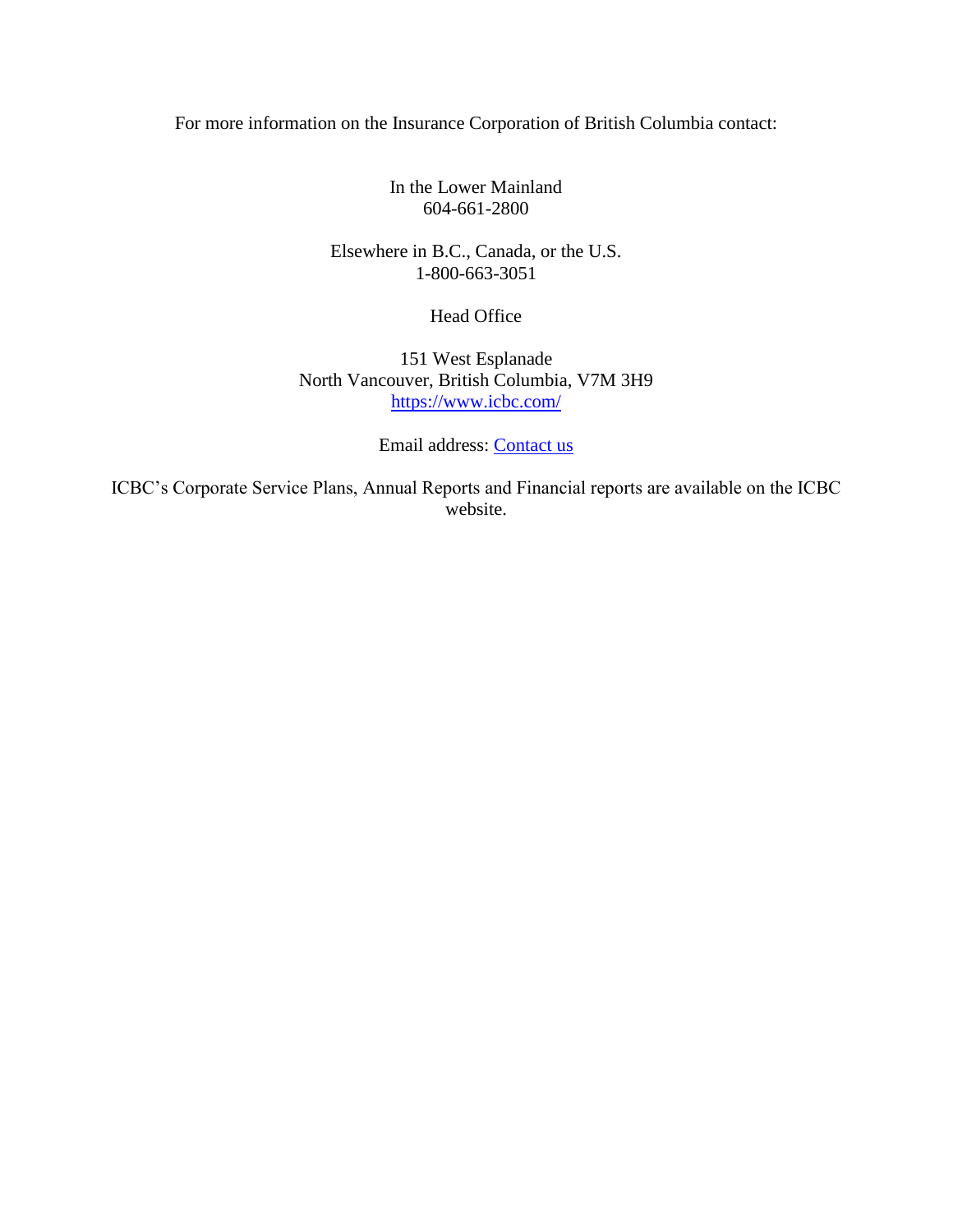# <span id="page-2-0"></span>**Board Chair Accountability Statement**



The 2020/21 – 2022/23 Insurance Corporation of British Columbia (ICBC) Service Plan was prepared under the Board's direction in accordance with the *Budget Transparency and Accountability Act*. The plan is consistent with government's strategic priorities and fiscal plan. The Board is accountable for the contents of the plan, including what has been included in the plan and how it has been reported. The Board is responsible for the validity and reliability of the information included in the plan.

All significant assumptions, policy decisions, events and identified risks, as of February 5, 2020 have been considered in preparing the plan. The performance measures presented are consistent with the *Budget Transparency and Accountability Act*, ICBC's mandate and goals, and focus

on aspects critical to the organization's performance. The targets in this plan have been determined based on an assessment of ICBC' operating environment, forecast conditions, risk assessment and past performance.

Jay Machtenl

Joy MacPhail Chair, ICBC Board of Directors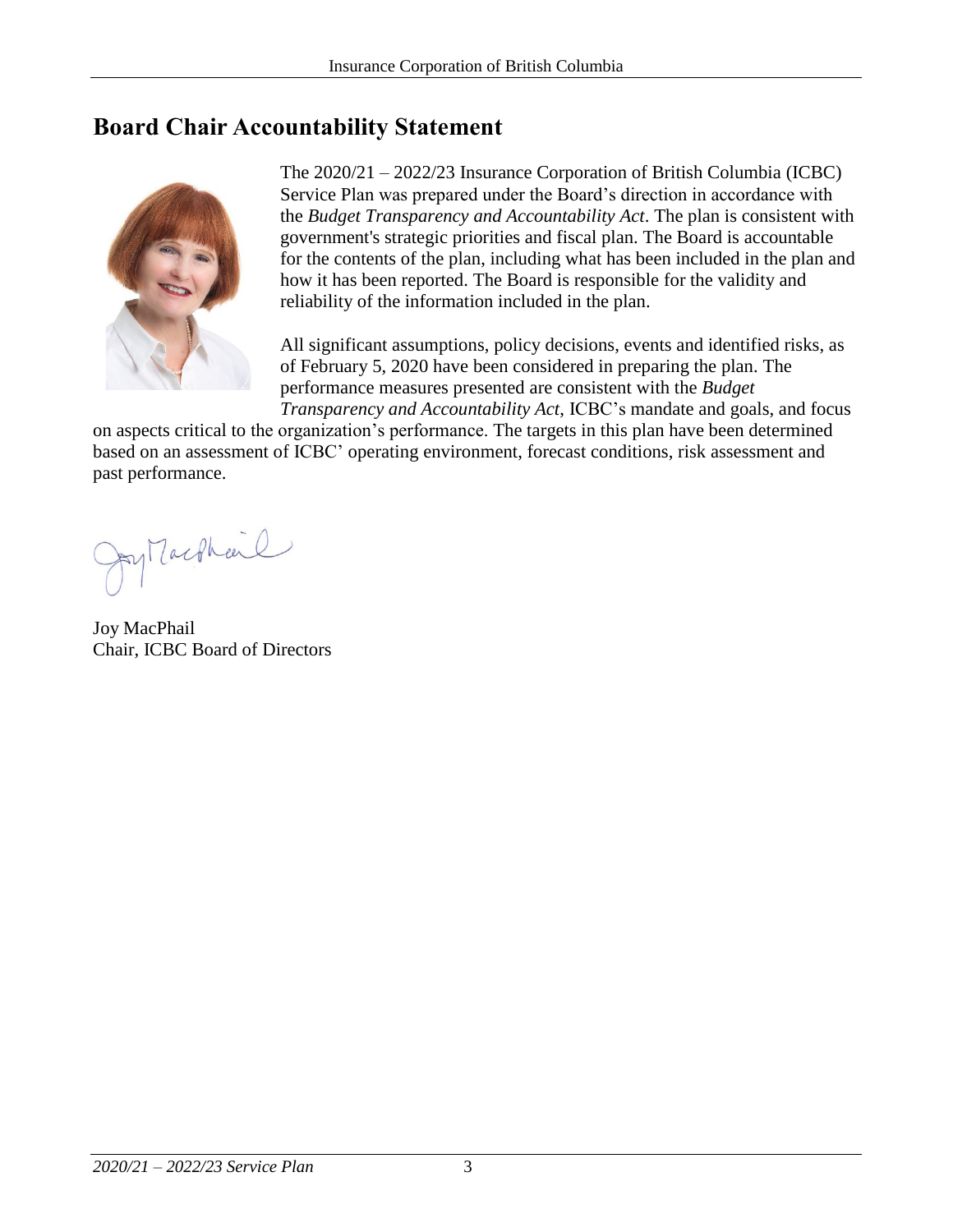# **Table of Contents**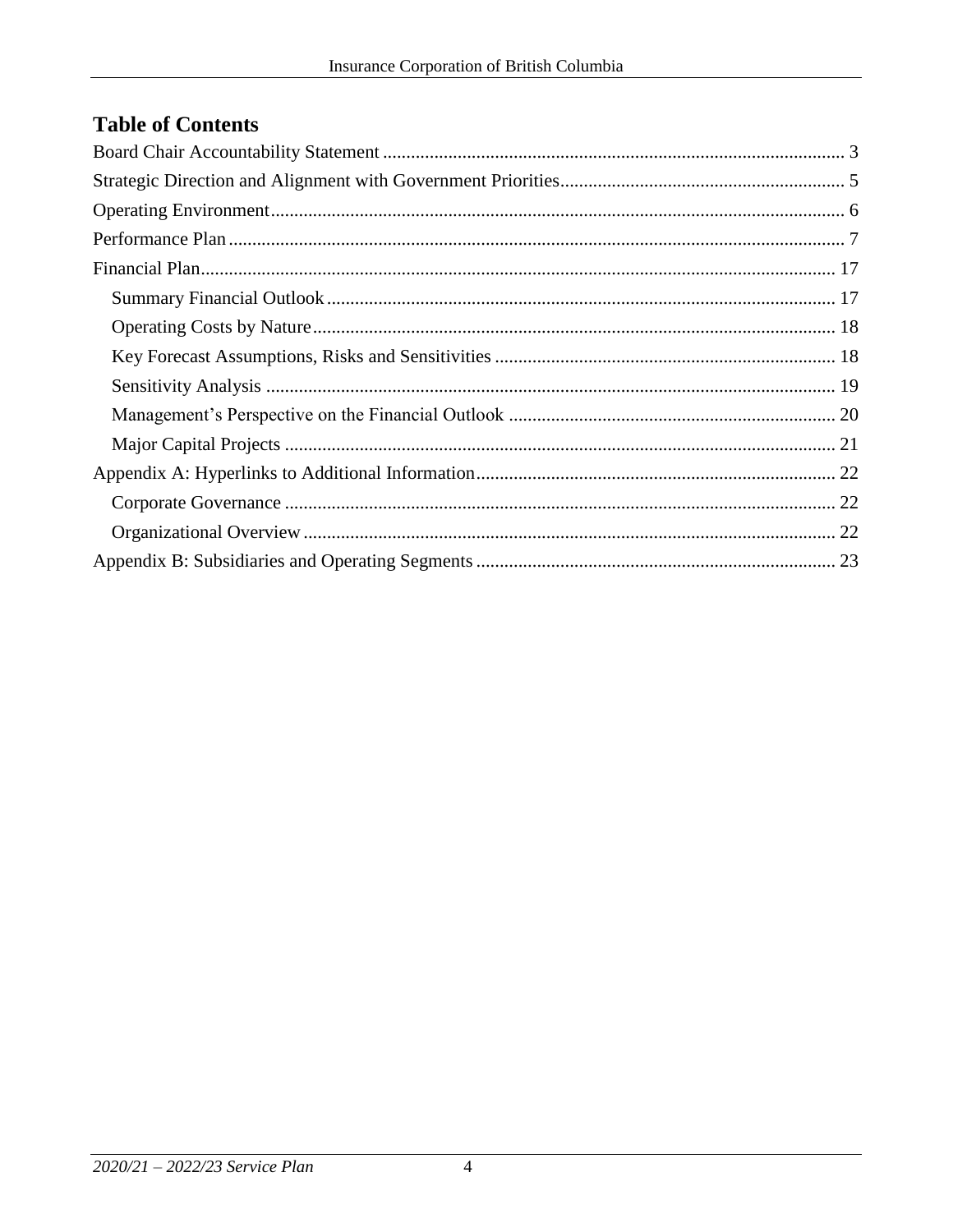# <span id="page-4-0"></span>**Strategic Direction and Alignment with Government Priorities**

The Government of British Columbia remains focused on its three strategic priorities: making life more affordable, delivering better services, and investing in a sustainable economy. Crowns are essential to achieving these priorities by providing quality, cost-effective services to British Columbia families and businesses.

Additionally, where appropriate, the operations of Crowns will contribute to:

- The objectives outlined in the government's newly released A Framework for Improving British Columbians' Standard of Living,
- Implementation of the *Declaration on the Rights of Indigenous Peoples Act* and the Truth and Reconciliation Commission Calls to Action, demonstrating support for true and lasting reconciliation, and
- Putting B.C. on the path to a cleaner, better future with a low carbon economy that creates opportunities while protecting our clean air, land and water as described in the CleanBC plan.

By adopting the Gender-Based Analysis Plus (GBA+) lens to budgeting and policy development, Crowns will ensure that equity is reflected in their budgets, policies and programs.

ICBC's mandate, as provided through the *Insurance Corporation Act, Insurance (Vehicle) Act* and the *Motor Vehicle Act*, is to provide Basic and Optional vehicle insurance for B.C. motorists. The Basic rates are regulated by the British Columbia Utilities Commission (BCUC), an independent regulator. The BCUC approves the Basic insurance rates and ensures that they are adequate, efficient and reasonable. ICBC also sells Optional auto insurance in a competitive marketplace. In addition, ICBC provides driver licensing, vehicle registration and licensing, and violation ticket and government fine collections services on behalf of the Province, under a Service Agreement between government and ICBC. ICBC also implements road safety initiatives to reduce crashes and losses on B.C. roads and to assist in managing claims costs. The organization works closely with the Ministry of Attorney General, as the Ministry Responsible for ICBC (the Ministry), to ensure financial targets and reporting requirements are met.

In line with Government's commitment to make life more affordable for British Columbians, while delivering services that people can count on, ICBC is dedicated to providing customers with the best insurance coverage and service, at the lowest possible cost. To support this, ICBC's Corporate Strategy focuses on four key goals: To Make Insurance Affordable, To Be Customer Driven, To Be Smart & Efficient and To Be Future Focused. The items included in the [2020/21 Mandate Letter,](https://www.icbc.com/about-icbc/company-info/Documents/mandate-letter-2020-2021.pdf) including implementing measures to create greater accountability and improve transparency in ICBC's services to its customers, will help shape ICBC's operations in the coming year.

Over the last number of years, claims costs have continued to increase resulting in ongoing pressure on the premiums that British Columbians pay for automobile insurance. Working with government and at the direction of the Attorney General, ICBC has taken significant steps to implement measures to help reduce the pressures on auto insurance rates including changes to the insurance product.

While these reforms helped avoid significant rate increases and further large financial losses, there are still ongoing risks to achieving affordability and sustainability. Ongoing exposure from higher claims costs, and an increasing number of large injury claims in particular, as well as the constitutional challenges on the reforms, continue to create significant concern and may result in an adverse impact of potentially over \$1 billion.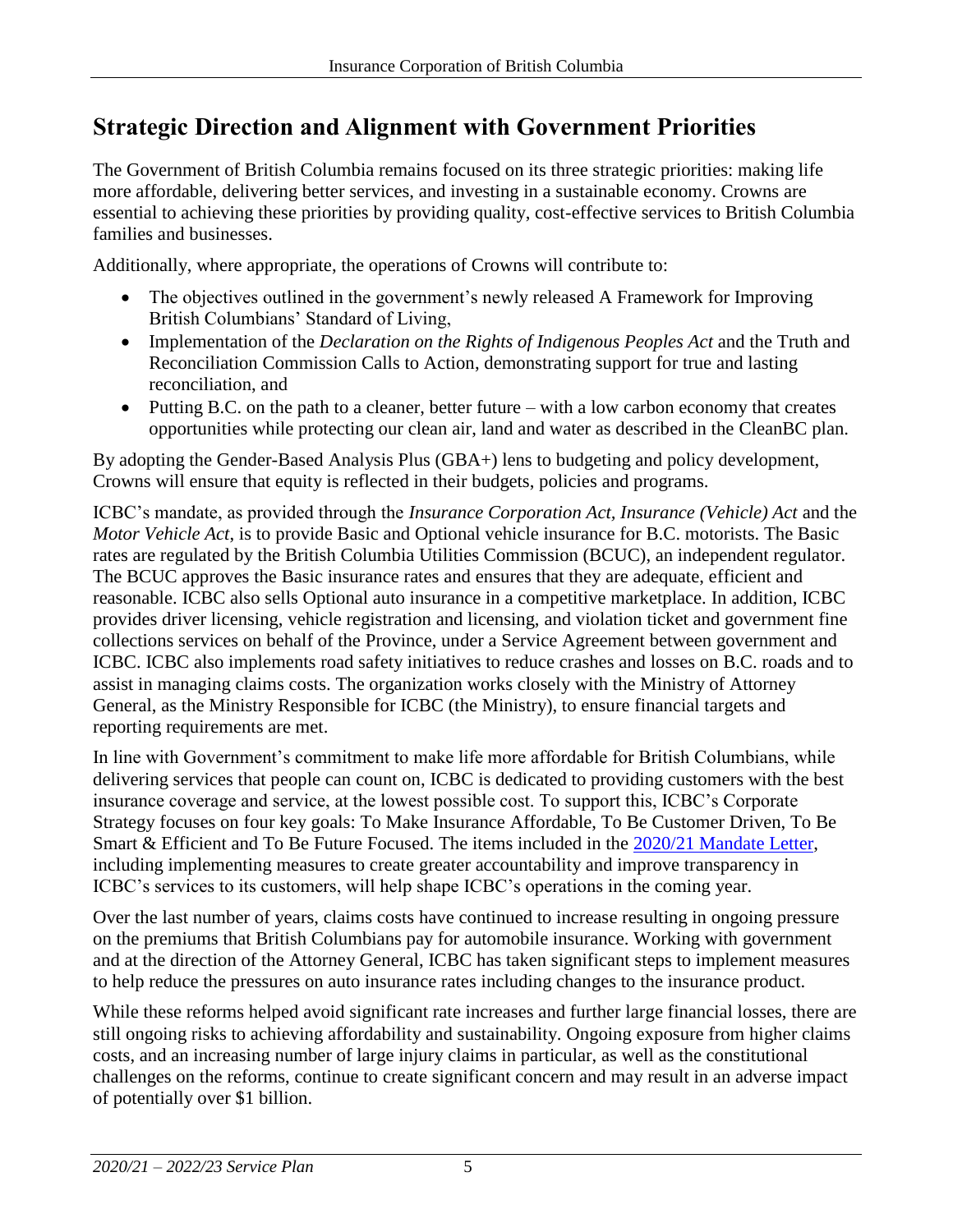Building on these recent reforms, a new auto insurance model for B.C. will launch in spring 2021 that will significantly lower premiums, provide even more generous care and recovery benefits and improve the long-term affordability and stability of auto insurance for our customers. See the Performance Plan section for more discussion on this topic.

| <b>Government Priorities</b>               | <b>ICBC Aligns with These Priorities By:</b>                                                                                                                                                                        |
|--------------------------------------------|---------------------------------------------------------------------------------------------------------------------------------------------------------------------------------------------------------------------|
| Making life more affordable                | • Reduce legal expenses and the costs to manage claims (Objective under<br>Goal 1)                                                                                                                                  |
| Delivering the services<br>people count on | • Be more flexible, with customer needs driving improvements in the<br>design and delivery of products and services (Objective under Goal 2)                                                                        |
| A strong, sustainable<br>economy           | • Reduce legal expenses and the costs to manage claims (Objective under<br>Goal 1)<br>• Shape the future on insurance and mobility in B.C. through partnerships<br>and workplace practices (Objective under Goal 4) |

ICBC is aligned with the Government's key priorities:

# <span id="page-5-0"></span>**Operating Environment**

For decades, auto insurance in B.C. has been based on a full tort system where the at-fault driver may be subject to legal action for injuries to others and damage to vehicles. Similar to other jurisdictions, from 2014 through 2017, B.C. experienced high volumes of motor vehicle crashes, more people claiming bodily injuries as well as a shift to more complex claims that cost more to settle. Combined with the growing sophistication of vehicles driving up vehicle repair costs, ICBC, along with private insurers across Canada, has seen an increase in legal representation and rates. Alberta, Ontario and New Brunswick are reviewing their auto insurance systems due to similar challenges. By comparison, Manitoba, Quebec and Saskatchewan are largely thriving and producing the most affordable and stable rates across Canada.

To help mitigate the pressures, government and ICBC recently implemented some of the most significant changes to auto insurance in the province's history. In April 2019, a new model was introduced to manage the increasing costs of injury claims, by increasing benefits available to customers who are injured in a crash, while setting a limit on pain and suffering payouts for minor injuries, and introducing a new independent claims dispute resolution process for minor injury claims through the Civil Resolution Tribunal.

Additionally, as of September 1, 2019, ICBC changed the way it sets insurance premiums to ensure that the rates a customer pays better reflects their risk. This change was designed to neither increase nor decrease the overall amount of premiums ICBC needs to collect in any given year. Instead, this change is about how ICBC calculates an individual driver's premium. ICBC is also modernizing its material damage program to help reduce material damage cost pressures and better serve drivers, as new vehicles contain more technology and cost more to repair. ICBC and government are also working together on road safety initiatives to prevent crashes.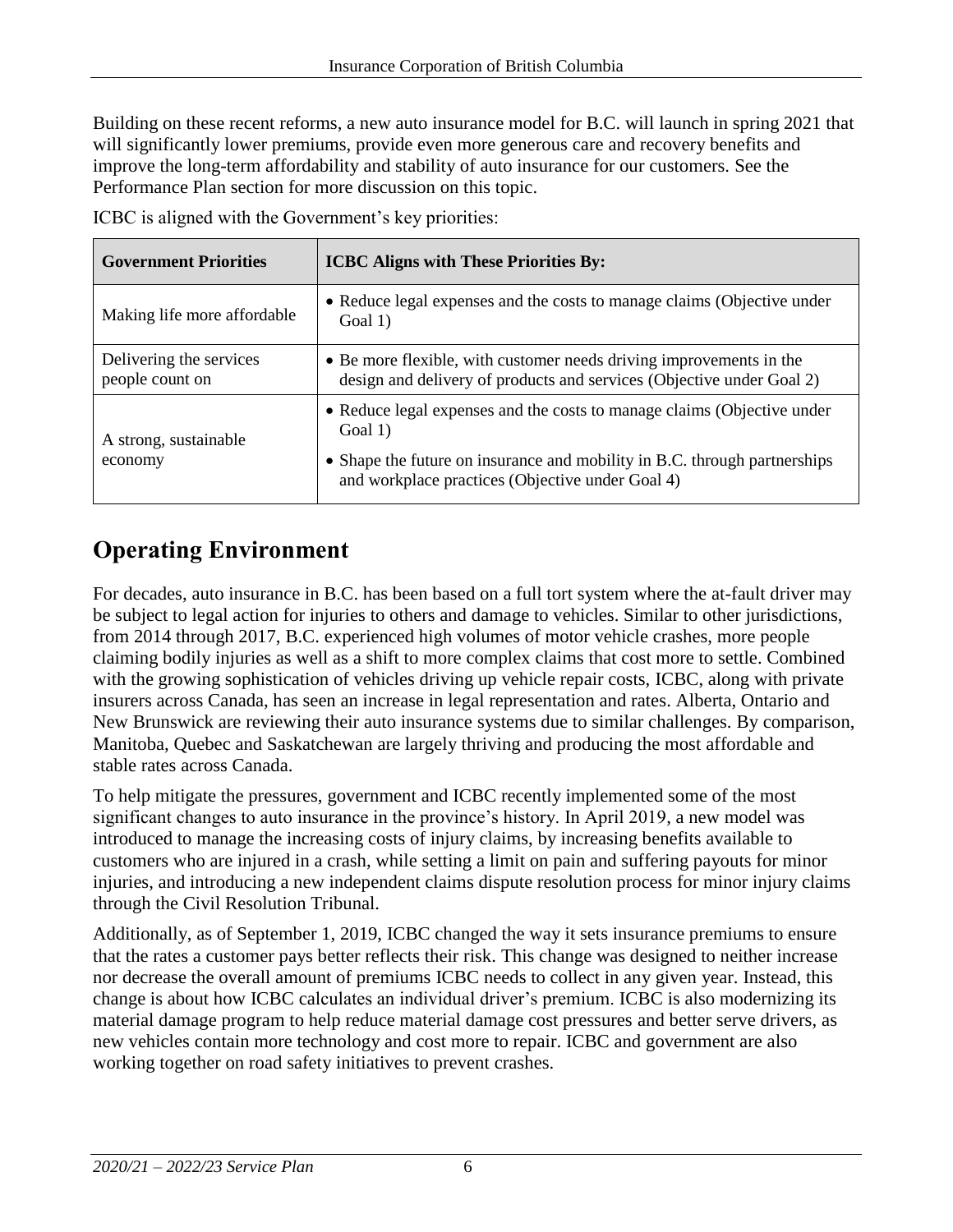ICBC is currently working under two separate models for handling claims, those where the crash happened before the April 2019 reforms and those after. While minor injury claims costs under the post-April 2019 system are expected to reduce and the number of crashes has started to decrease, like in other tort jurisdictions, overall claims costs and bodily injury costs continue to increase. The changes did not address the approximately 90,000 open claims from before the April 2019 system as well as the remaining costs not mitigated by the limit on pain and suffering for minor injuries.

Prior to the April 2019 reforms, one in four dollars British Columbians spent on their auto insurance went to legal costs and lawyer fees. The reforms significantly improved this picture, bringing legal costs down to approximately 11 per cent of total costs. However, more than \$700 million a year is still being spent on legal costs. In fact, over the last two years alone, drivers have spent about \$1 billion on insurance premiums that have gone directly to lawyers in the form of contingency fees – a key reason why rates in B.C. have continued to increase.

ICBC is working with government to introduce a new way of providing auto insurance effective spring 2021 that is more affordable and enhances care and recovery benefits. Subject to legislation being introduced in spring 2020 and receiving Royal Assent, ICBC will implement the new Enhanced Care coverage, beginning May 1, 2021.

This care-based model will help to address the high cost of injury claims driven by the high cost of legal fees. By removing the adversarial approach of suing the driver at-fault for a crash, legal costs will largely be removed from the system. In fact, this new care-based insurance system will provide significant savings that will be passed on to ICBC customers through lowered insurance rates and enhanced care and recovery benefits. Taking legal actions out of the process also means those injured in a crash won't have to potentially wait years for a lump sum settlement that attempts to cover their care and wage-loss shortfalls.

ICBC has updated its Corporate Strategy to support the affordability and sustainability of auto insurance, and help shape the future of mobility for British Columbians. The new strategy is reflected in the goals and targets outlined in this plan, and will allow ICBC to prioritize investments, projects and staffing. More importantly, it will give ICBC focus to deliver on the objectives outlined in the Performance Plan section.

# <span id="page-6-0"></span>**Performance Plan**

# **Goal 1: To Make Insurance Affordable**

ICBC is committed to delivering an affordable and sustainable insurance system for British Columbians.

# **Objective 1.1: Reduce legal expenses and the costs to manage claims**

#### **Key Strategies:**

- Implement Enhanced Care coverage
- Deliver leading injury management practices that improve health outcomes and build trust in ICBC
- Develop stronger industry partnerships and processes to manage escalating vehicle repair costs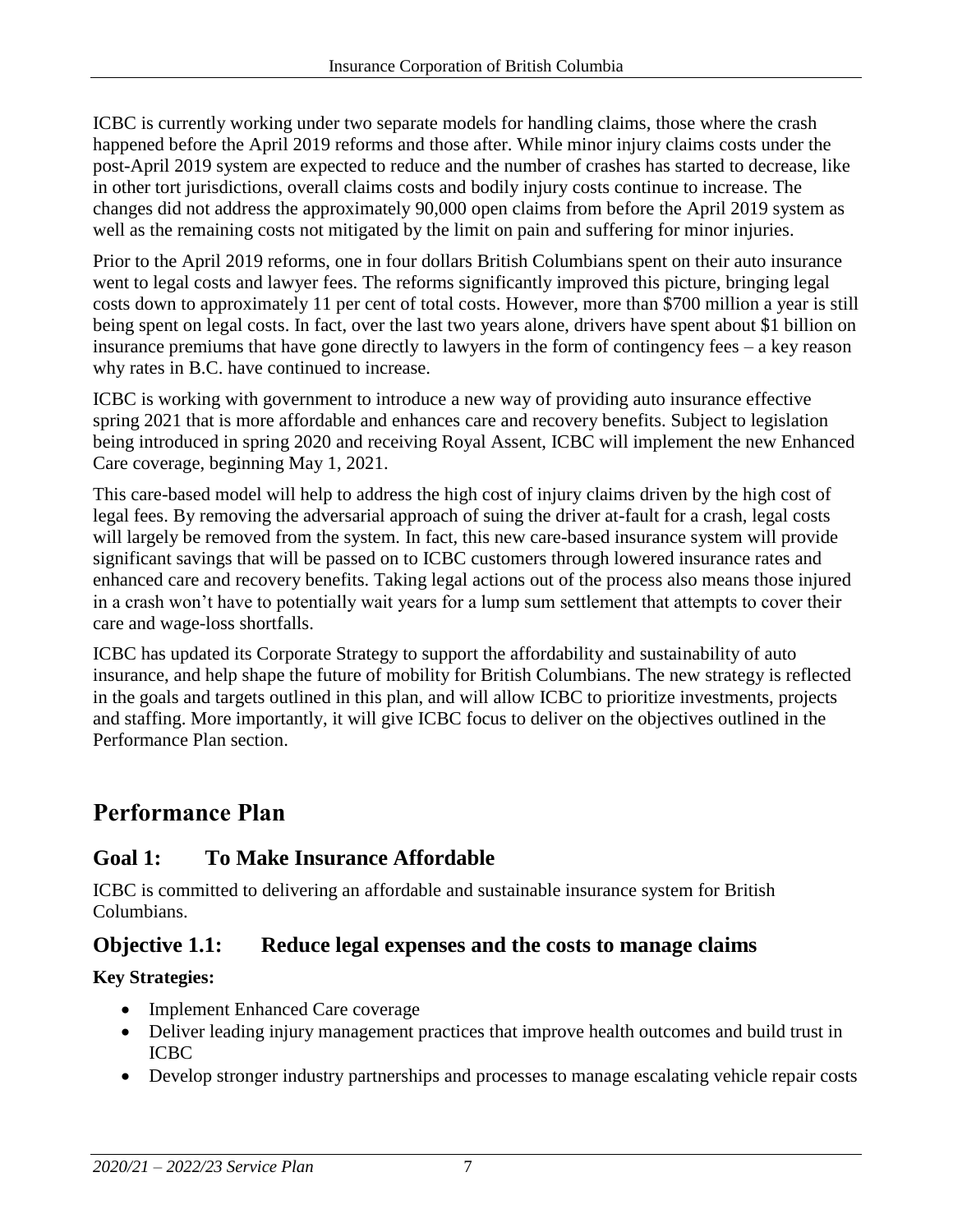|                  | <b>Performance Measure(s)</b>                                     | 2018/19<br><b>Actuals</b> | 2019/20<br><b>Forecast</b>                                                     | 2020/21<br><b>Target</b>                                    | 2021/22<br><b>Target</b>                                | 2022/23<br><b>Target</b>                                |  |  |
|------------------|-------------------------------------------------------------------|---------------------------|--------------------------------------------------------------------------------|-------------------------------------------------------------|---------------------------------------------------------|---------------------------------------------------------|--|--|
| 1.1a             | ICBC rates are affordable                                         |                           |                                                                                |                                                             |                                                         |                                                         |  |  |
|                  | Jurisdictional comparison of<br>year over year rate changes       | $5.7\%$ <sup>1</sup>      | 6.0%                                                                           | Rate change<br>at or below<br>jurisdictional<br>average $2$ | Rate change<br>at or below<br>jurisdictional<br>average | Rate change at<br>or below<br>jurisdictional<br>average |  |  |
| 1.1 <sub>b</sub> |                                                                   |                           | ICBC helps injured British Columbians return to their daily lives after a loss |                                                             |                                                         |                                                         |  |  |
|                  | Percentage of claims costs<br>that goes to customers <sup>3</sup> | 77.9%                     | 81.5%                                                                          | 81.5%                                                       | TRD <sup>4</sup>                                        | <b>TBD</b>                                              |  |  |
| 1.1c             | ICBC repairs vehicles in a cost effective manner                  |                           |                                                                                |                                                             |                                                         |                                                         |  |  |
|                  | Average cost for a vehicle<br>related claim                       | \$4,307                   | \$4,423                                                                        | \$4,723                                                     | \$4,925                                                 | \$5,185                                                 |  |  |

Data Source: This measure is being developed through a jurisdictional study. This measure will compare the overall blended (Basic and Optional) rate change to a jurisdictional average, with the target being that ICBC's blended rate change will be at or under the jurisdictional average.

<sup>1</sup>The 2018/2019 and 2019/2020 numbers represent ICBC's blended rate changes for those periods. Methodology for defining and developing the jurisdictional average is still under development, therefore at this time there are no specific targets available.

<sup>2</sup>Since these measures will reflect a cross jurisdictional comparison, targets are not available for post April 1, 2019 data at this time. These measures will be reported in the 2020/21 Annual Service Plan Report after a complete year of data. <sup>3</sup>The percentage of claims costs that goes to customers are estimates, as ICBC cannot track the actual amount of contingency fees paid to plaintiff lawyers. For this calculation, ICBC assumes contingency fees to be 25% of the settlement amount for represented bodily injury claims.

<sup>4</sup>Targets for 2021/22 and later years will be higher than 2020/21 as a result of the Enhanced Care coverage. The precise targets are not available at this time and will be revisited in the next Service Plan.

#### **Linking Performance Measures to Objectives:**

ICBC continues to work with government to improve affordability and financial sustainability. Changes to its Basic insurance product, implemented last year, are helping to close the gap between the premiums being collected and the cost of the claims being paid out. Looking forward, the proposed new care-based model coming in spring 2021 will move auto insurance in B.C. to a system that is more affordable, sustainable and focused on injury recovery.

1.1a ICBC rates are affordable

One of the measures of affordability of insurance rates is year-over-year increases in rates. This measure is currently being developed with a reference to rate changes in other jurisdictions in Canada; therefore, no targets can be identified at this time. The measure will account for the differences in the insurance products and environment such as a private or public insurance market.

1.1b ICBC helps injured British Columbians return to their daily lives after a loss

The cost for ICBC to resolve claims includes the payment that goes to a customer in compensation for their loss, as well as ICBC's costs associated with administering the claim (such as towing and storing vehicles, managing payments to treatment providers, and investigating fraud). Additionally, where a customer retains a lawyer, payments are also made for legal fees and costs related to litigation (such as medical examinations and expert reports).

The *percentage of claims costs that goes to customers* is determined by the percentage of current year claims costs that have been and will be paid to compensate customers, which excludes the amount that customers pay for legal representation and expert reports, as well as amounts ICBC pays to manage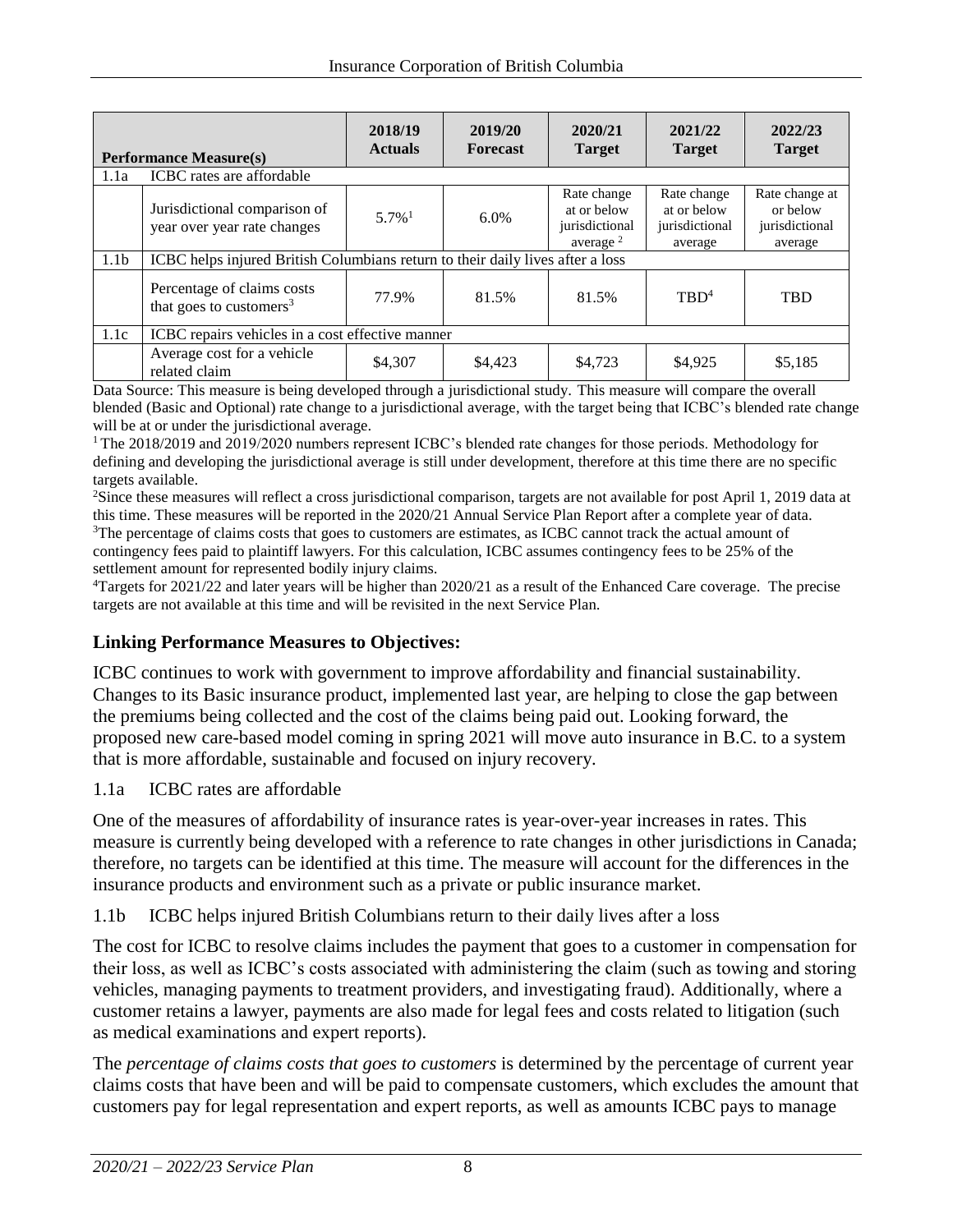and settle claims (including costs of litigation). Removing costs from the system that don't directly go to customers ensures those savings can be passed on to customers in the form of lower premiums as well the care and treatment necessary after a collision so they can return to their daily lives as quickly as possible.

1.1c ICBC repairs vehicles in a cost effective manner

The *average cost for a vehicle related claim* measures the combined average cost for all material damage claims (excluding glass claims) for ICBC's main insurance products. This quantifies the effectiveness of ICBC efforts to moderate increasing material damage costs through strong processes and industry partnerships, including changes that are taking effect in early 2020 to redesign collision and glass repair programs that will generate savings for ICBC and promote high-performing shops to serve customers better.

#### **Discussion:**

#### *Strategy 1: Implement Enhanced Care coverage*

Despite the fact that vehicles and roads today are safer than in the past, the frequency of bodily injury claims and the number of injury claims per crash remain high.

The April 1, 2019 reforms are intended to reduce the amount ICBC and injured claimants spend on legal fees and expenses which, when coupled with other planned initiatives, significantly reduce claims costs and contribute to a lower Basic insurance rate requirement for customers. While progress has been made, the costs that drive premiums are increasing. Government and ICBC will need to do more to make insurance more affordable.

ICBC is facing continued pressure on claims costs associated with a civil claim liability tort system and the cost of repairing complex and expensive vehicles, as well as the trends on claims costs such as large complex claims including bodily injuries. There is still more than \$10 billion in claims liabilities that need to be settled in the full tort system (claims prior to April 1, 2019).

Further, the limits to compensation for pain and suffering for minor injuries and the jurisdiction of the Civil Resolution Tribunal are being tested in the courts. The B.C. Supreme Court has also ruled that the specific changes made to limit the number of experts and expert reports used in a court case are unconstitutional.

B.C.'s Attorney General recently announced an intention to introduce changes to the Evidence Act in spring 2020, including limits to the amount that can be recovered for expert reports and other disbursements as a percentage of damage payments, and limits to the number of adversarial expert reports with judicial discretion to allow additional experts in appropriate cases.

To help make life more affordable for ICBC's customers, the proposed Enhanced Care coverage will significantly lower insurance premiums and make rates more stable going forward. This will be done by reducing the current unpredictability and volatility of rising legal costs, so British Columbians can better budget their costs from year-to-year. Without moving to Enhanced Care coverage, our customers would face projected ongoing and unacceptably high rate increases to cover escalating costs. Affordability is already a challenge and without further change, more and more customers will find it difficult to buy auto insurance.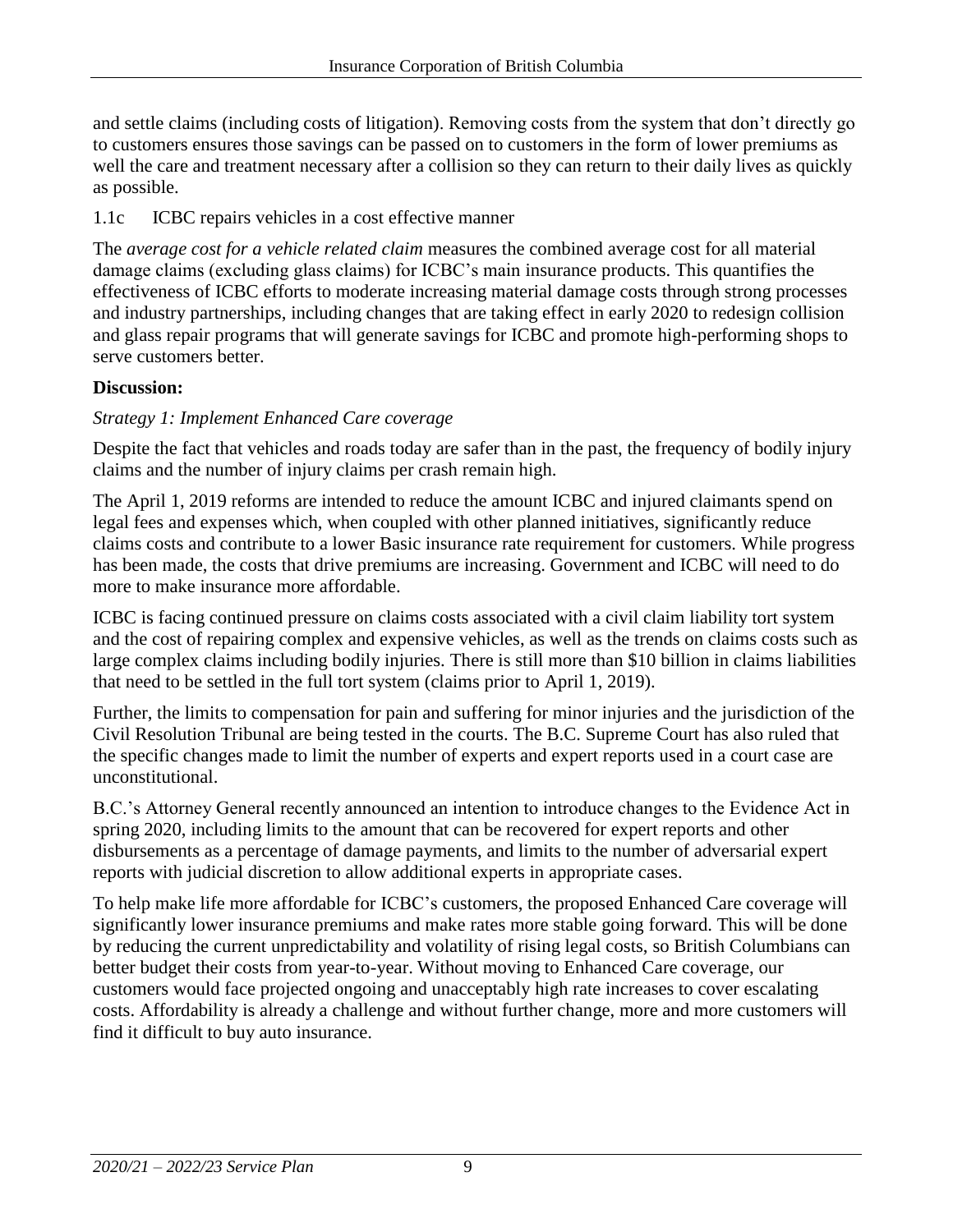#### *Strategy 2: Deliver leading injury management practices that improve health outcomes and build trust in ICBC*

As part of the April 1, 2019 product reform, ICBC's accident benefit levels were increased and customers have equal access to these improved accident benefits, regardless of fault in a crash.

Enhanced Care coverage will build on the improvements already made to care and recovery benefits, to ensure that anyone injured in a crash can have the peace of mind that they will get the care they need for as long as they need it. Enhanced Care coverage will ensure all British Columbians injured in a crash have access to dramatically improved medical care, recovery and wage loss benefits. The care, recovery and compensation benefits will be clearly defined so everyone will know what they're entitled to. Enhanced Care coverage will provide anyone hurt in a crash with significantly enhanced medical care and recovery benefits – up to \$7.5 million, 24 times higher than today. Access to these benefits will happen quickly, with no need to wait for fault to be determined.

Going forward, ICBC will continue to support customer recovery by partnering with research leaders in injury recovery to better understand best-in-class injury management principles and to apply those principles to ICBC's injury management practices to support customer recovery. Consultation with medical, healthcare and disability stakeholders and service providers will be conducted to inform the development of the care pathways and operational delivery of how injured customers can be best supported and assisted with access to care in time for the new model to take effect in May 2021. These service providers are critical stakeholders in the success of this initiative. ICBC expects to see better recovery outcomes, with resulting savings and decreased pressure on rates.

#### *Strategy 3: Develop stronger industry partnerships and processes to manage escalating vehicle repair costs*

The costs to repair damaged vehicles continue to increase. Vehicles today are more reliant on technology and expensive materials than ever before, while the hours of labour required to repair vehicles and the number and cost of replacement parts are also increasing, particularly for newer vehicles. ICBC is modernizing its material damage programs and has developed new tiering models for collision repair and glass suppliers that focus on safe repairs, customer experience, performance standards, and operational efficiencies. The redesigned programs were developed after more than a year of consultation with industry. Once implemented starting in 2020, ICBC expects to generate savings and promote high-performing shops to serve customers better.

# **Goal 2: To be Customer Driven**

ICBC aims to be customer driven, more flexible and have the needs of customers drive improvements in the design and delivery of its products and services.

### **Objective 2.1: Be more flexible, with customer needs driving improvements in the design and delivery of products and services**

#### **Key Strategies:**

- Provide a better and enhanced online claims experience
- Offer digital options to purchase and renew insurance
- Implement usage based products, including products to support transportation network services and taxis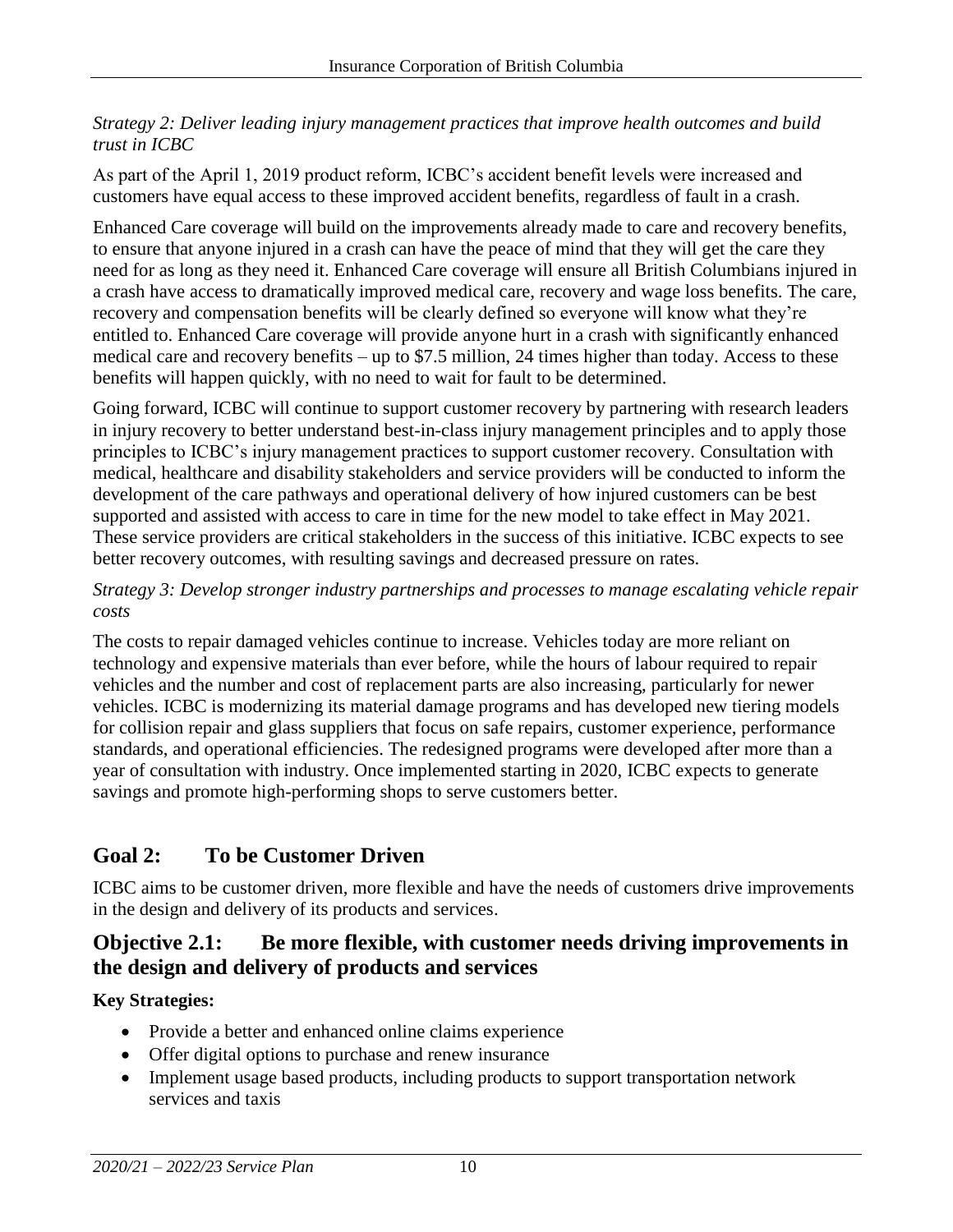|                  | <b>Performance Measure(s)</b>                                          | 2018/19<br><b>Actuals</b> | 2019/20<br><b>Forecast</b> | 2020/21<br><b>Target</b>                            | 2021/22<br><b>Target</b> | 2022/23<br><b>Target</b> |
|------------------|------------------------------------------------------------------------|---------------------------|----------------------------|-----------------------------------------------------|--------------------------|--------------------------|
| 2.1a             | Customers choose digital options to purchase and renew their insurance |                           |                            |                                                     |                          |                          |
|                  | On-time delivery of defined digital<br>capabilities                    | N/A                       | N/A                        | Foundational<br>digital<br>capabilities in<br>place | TBD                      | <b>TBD</b>               |
| 2.1 <sub>b</sub> | Customers value their experience with ICBC                             |                           |                            |                                                     |                          |                          |
|                  | <b>Customer Satisfaction for Insurance</b><br>Services <sup>1</sup>    | 95%                       | $95\%$ <sup>3</sup>        | 93%                                                 | 95%                      | 95%                      |
|                  | <b>Customer Satisfaction for Claims</b><br><b>Services</b>             | 92%                       | 92%                        | 92%                                                 | 92%                      | 93%                      |
|                  | <b>Customer Satisfaction for Driver</b><br><b>Licensing Services</b>   | 92%                       | 92%                        | 93%                                                 | 94%                      | 95%                      |

<sup>1</sup>Data Source: Ongoing surveys for the purposes of monitoring transactional satisfaction are conducted by an independent firm. As customers transition to the new insurance model, policy transactions may take longer to process as more information is required to rate a customer's policy. This process is expected to affect transactions in 2019/20 and 2020/21. <sup>2</sup>ICBC is transitioning survey programs to a new research vendor in 2020 which may affect the accuracy of forecasting techniques used to establish 2020/21 – 2022/23 targets. As a result, future targets may need to be adjusted. <sup>3</sup> Insurance FY 2019/20 forecast subject to change as more data becomes available to quantify the impact of rate design on

Customer Satisfaction scores.

#### **Linking Performance Measures to Objectives:**

ICBC will design and deliver products and services with the needs of customers in mind. We will enhance the customer measurement framework using new and different channels to improve the ability to gather actionable and timely insights from our customers. By enhancing the ability to offer digital options, customers will have more choices on how they engage with ICBC and access our products and services. ICBC is striving to be customer-centric in that products and services are designed to reflect how our customers are traveling now and in the future. ICBC knows it has work to do, and is committed to increasing and maintaining trust of our customers by providing fair and transparent support and service. Changes are being made to help ensure that ICBC is more transparent and accountable to its customers, and to give British Columbians greater confidence that the corporation is treating them fairly when problems arise. Some of these changes include Government's commitment to establish a new independent Fairness Office, expanding the existing Customer Panel and produce a "customer-friendly summary" of its annual report, so the public can see how their premium dollars are spent. Measurements will be implemented for these initiatives.

2.1a Customers choose digital options to purchase and renew their insurance

As this is a multi-year initiative, ICBC will use milestone measures in the first few years to measure success of this strategy. This includes the on-time *delivery of defined digital capabilities* based on consultation through the online broker task force, customer needs and government support. Once digital services are implemented, ICBC will measure customer *utilization rates* of digital options to determine if our customers are being served how and when they want.

2.1b Customers value their experience with ICBC

ICBC measures customer service based on the percentage of satisfied customers for each major transaction type or service it provides: insurance product purchase and renewal, driver licensing, and claims service. ICBC continues to meet measures for its Insurance Services, Driver Licensing and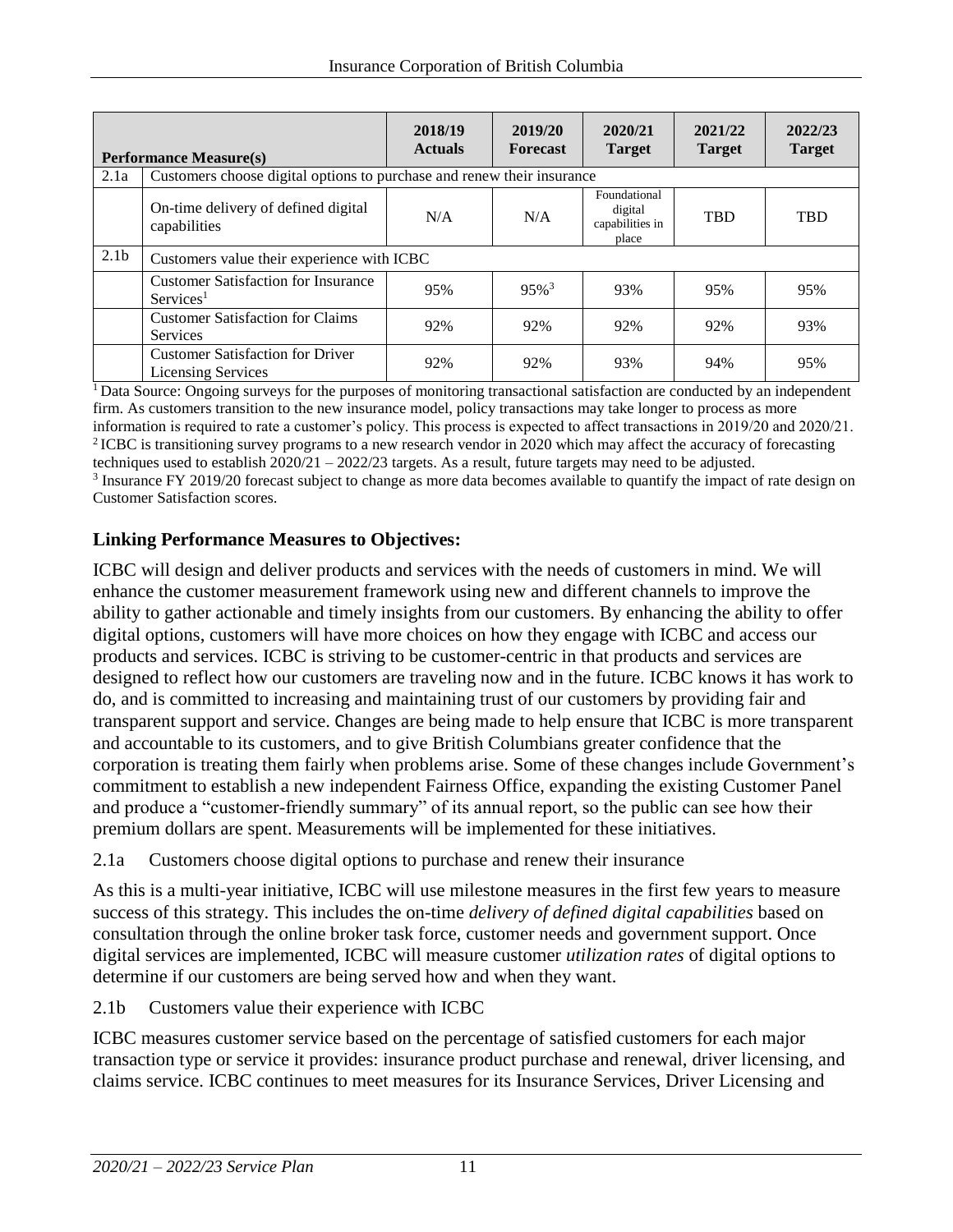Claims Service to ensure customers are receiving consistent, quality service while interacting with ICBC and Autoplan brokers.

*Insurance Services Satisfaction* - Independent insurance brokers process over three million Autoplan policies each year. The insurance services satisfaction measure is typically based on surveys of approximately 5,000 customers over the course of a year.

*Claims Service Satisfaction -* Claims are processed through ICBC's claims call centre, claims centres and specialty departments such as commercial claims and rehabilitation services. In addition to reporting a claim by phone, customers can report a claim and check details online. Claims surveying draws upon personal claims and is based on the average of First Notice of Loss and closed claims. In a typical year, there are over 15,000 completed surveys.

*Driver Licensing Satisfaction -* Each year, ICBC conducts approximately 1.6 million transactions relating to the issuance of driver licences and driver exams, including renewing a licence, taking a knowledge test or undergoing a road test. This measure is weighted by the number of transactions for each type of service and is drawn from a sample of over 5,000 customers surveyed throughout the year.

#### **Discussion:**

#### *Strategy 1: Provide a better and enhanced online claims experience*

ICBC will deliver consistent and quality customer services. Further investments will be made to the current online claims system to provide enhanced services based on the insights received from our customer feedback at multiple touchpoints. In future years, customers will be able to perform simple tasks online, check the status of their claims and communicate with ICBC through text and email channels.

#### *Strategy 2: Offer digital options to purchase and renew insurance*

Our customers expect accessible options when interacting with us. They want to be able to have multiple ways to communicate and interact with ICBC (text, email, online chat, etc.) and to do simple tasks online. In 2020/21, ICBC will invest in foundational digital capabilities that will provide the infrastructure to enable options for online and phone purchase and renewal of our insurance product, thus making it easier for customers to access the insurance products. ICBC will work collaboratively with the broker online task force to propose a strategy to move to online insurance purchases and renewals as an option for its customers. ICBC will then invest in foundational digital capabilities.

#### *Strategy 3: Implement usage based products, including products to support transportation network services and taxis*

B.C. drivers are expecting more flexible coverage that adapts to newer transportation models and reflects how, when and where they choose to travel. The growth of shared economy transportation means ICBC needs to offer appropriate coverage for new shared economy businesses and those customers who choose to use these services.

Usage based products such as kilometre-based pricing are valued by customers who want insurance that reflects how they're driving. ICBC is working closely with on-demand and platform/use-specific based businesses, such as ride-hailing and car-sharing to help develop these products.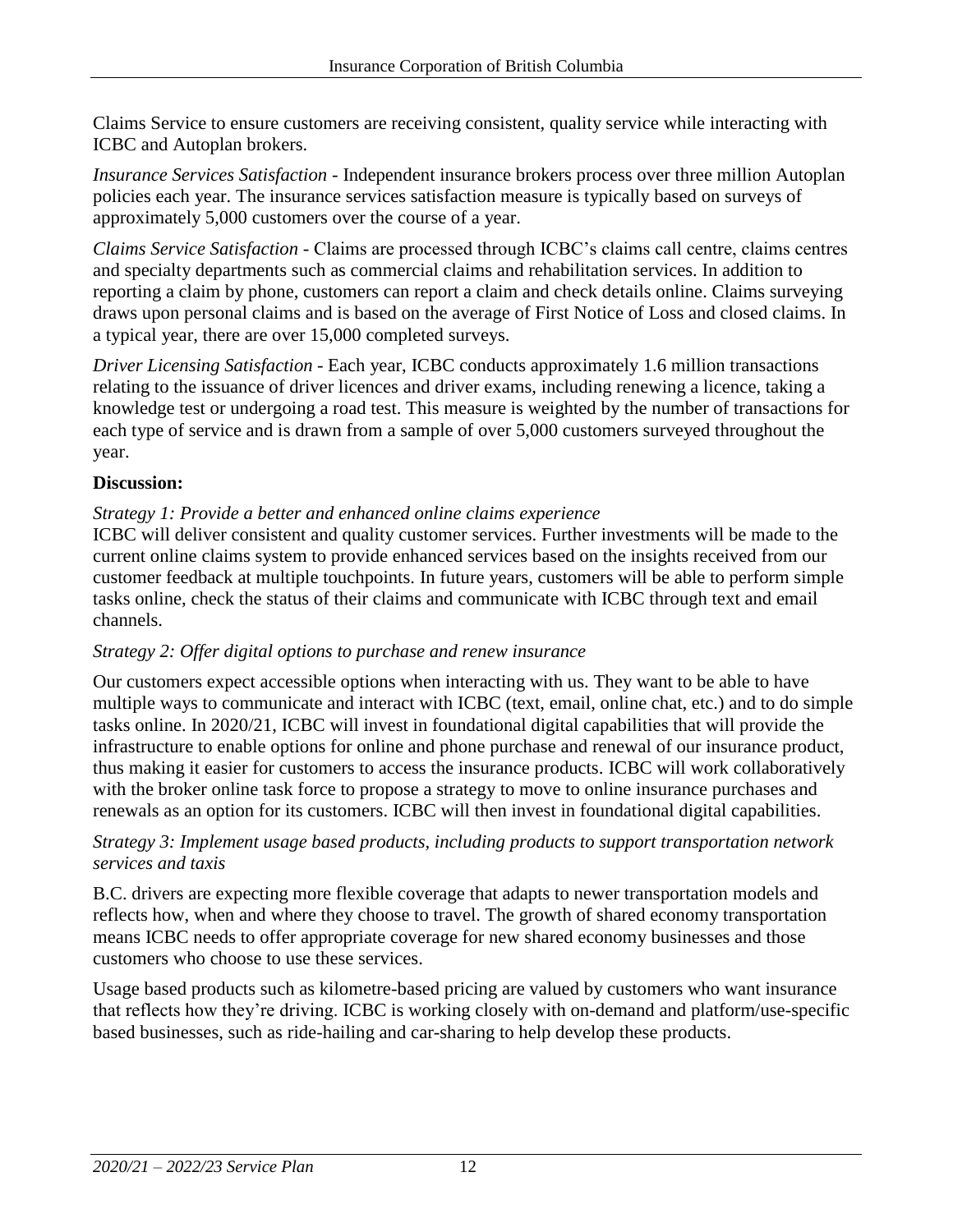# **Goal 3: To be Smart & Efficient**

ICBC will invest in data, analytics and technology to improve efficiency and make better decisions.

### **Objective 3.1: Invest in data, analytics and technology to improve efficiency and decision-making**

#### **Key Strategies:**

- Invest in robust data management and governance
- Embed analytics in key claims processes
- Automate simple and routine claims processes

| <b>Performance Measure(s)</b> |                                                                             | 2018/19<br><b>Actuals</b> | 2019/20<br><b>Forecast</b> | 2020/21<br><b>Target</b> | 2021/22<br><b>Target</b> | 2022/23<br><b>Target</b> |
|-------------------------------|-----------------------------------------------------------------------------|---------------------------|----------------------------|--------------------------|--------------------------|--------------------------|
| 3.1a                          | The cost to run ICBC is below industry standards/average                    |                           |                            |                          |                          |                          |
|                               | Expense Ratio (total) <sup>1</sup>                                          | 19.0%                     | 19.2%                      | 19.2%                    | <b>TBD</b>               | <b>TBD</b>               |
|                               | Loss Adjustment Expense Ratio                                               | 19.0%                     | 16.1%                      | 13.5%                    | <b>TBD</b>               | <b>TBD</b>               |
|                               | Loss Adjustment Expense Ratio<br>for post April 1, 2019 claims <sup>2</sup> | N/A                       | <b>TBD</b>                 | <b>TBD</b>               | <b>TBD</b>               | <b>TBD</b>               |

Data Source: Financial performance measures are derived from actual financial information, forecasted trends and assumptions.

<sup>1</sup>Targets are not available at this time. They will be revisited with consideration for the new Enhanced Care model.

 $2$ Targets are not available for post April 1, 2019 data at this time. These measures will be reported in the 2020/21 Annual Service Plan Report after a complete year of data.

#### **Linking Performance Measures to Objectives:**

ICBC will maintain a strong focus on managing costs using data, analytics and technology to derive insights, improve efficiencies and manage change. Analytical insights will also help to more effectively identify at-risk claims in order to manage future claims as well as the over \$10 billion in claims liabilities related to claims that occurred before April 1, 2019, which remain a volatile part of ICBC's business.

3.1 The cost to run ICBC is below industry average

ICBC monitors its effectiveness in keeping operating costs below industry average through the following measures: *Expense Ratio* and *Loss Adjustment Expense Ratio*.

*Expense Ratio* - *The Expense Ratio* is a standard industry measure to assess operational efficiency of an insurer. *The Expense Ratio* is calculated as a ratio of *insurance operating expenses* and *noninsurance expenses* (excluding claims and claims related costs) to insurance premium dollars earned. This includes both insurance and non-insurance lines of business. ICBC is unique in providing noninsurance services (driver licensing, vehicle registration and licensing, violation ticket and government fine collections), as these services are not typically provided by other insurance carriers in Canada. As ICBC continues to be an efficient and low cost organization, this ratio will remain below the industry average.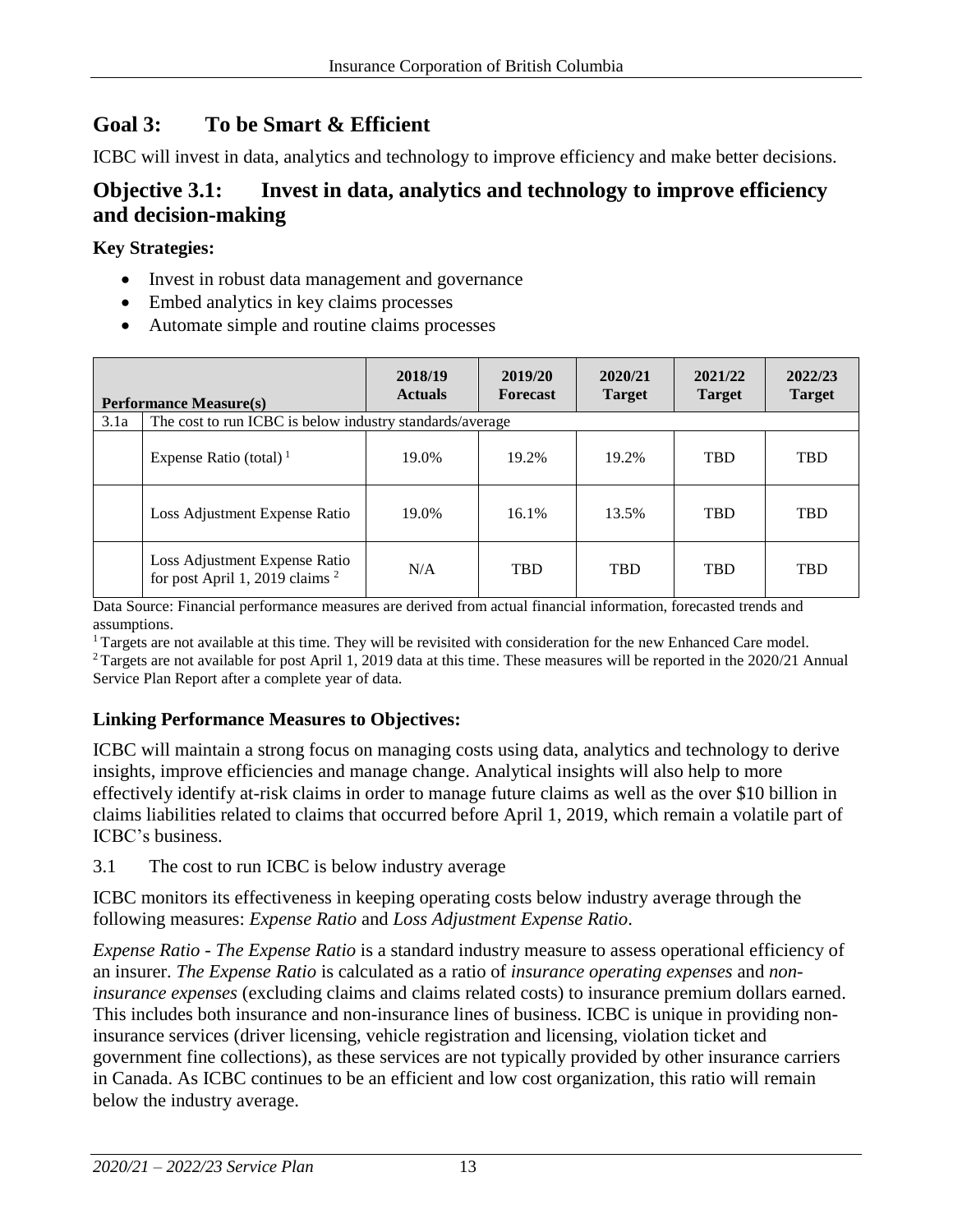*Loss Adjustment Expense Ratio* - The *Loss Adjustment Expense Ratio* compares the cost to settle claims to total premiums earned, which is an indicator of the efficiency of the claims settlement process.

*Loss Adjustment Expense Ratio for post April 1, 2019 claims* - The calculation of this ratio is identical to the *Loss Adjustment Expense Ratio*, except that changes in costs related to claims that occurred before April 1, 2019 are excluded, in order to eliminate the volatility that they may create in the measure. Therefore this ratio provides an indication of the efficiency of the claims settlement process for claims falling under the April 1, 2019 product reform.

#### **Discussion:**

#### *Strategy 1: Invest in robust data management and governance*

In ICBC's role as a public insurer, vehicle registrar and issuer of driver licences, the quality, accuracy, relevancy, timeliness and completeness of data plays a critical part in ensuring the success of the organization. ICBC will continue to invest in tools and processes that ensure we have sound data management and governance practices.

#### *Strategy 2: Embed analytics in key claims processes*

Data insights will be used to more effectively identify high risk and emerging claims and implement appropriate file-handling and settlement processes in order to effectively and proactively manage claims liabilities, in particular those that still need to be settled under the full tort system.

#### *Strategy 3: Automate simple and routine claims processes*

Manual administrative work increases costs and can be a barrier to better customer service. Disciplined investments in process design and automation technologies that reduce these manual processes will help the corporation realize efficiencies.

ICBC will continue to pilot new technologies to help with routine claims processes and improve corporate functions.

# **Goal 4: To be Future Focused**

ICBC will help shape the future of insurance and mobility in B.C. through partnerships and workplace practices.

### **Objective 4.1: Shape the future of insurance and mobility in B.C. through partnerships and workplace practices**

#### **Key Strategies:**

- Be leaders in crash prevention
- Be a valued partner in transforming transportation in B.C.
- Be a flexible employer, promoting workplace practices to reduce commutes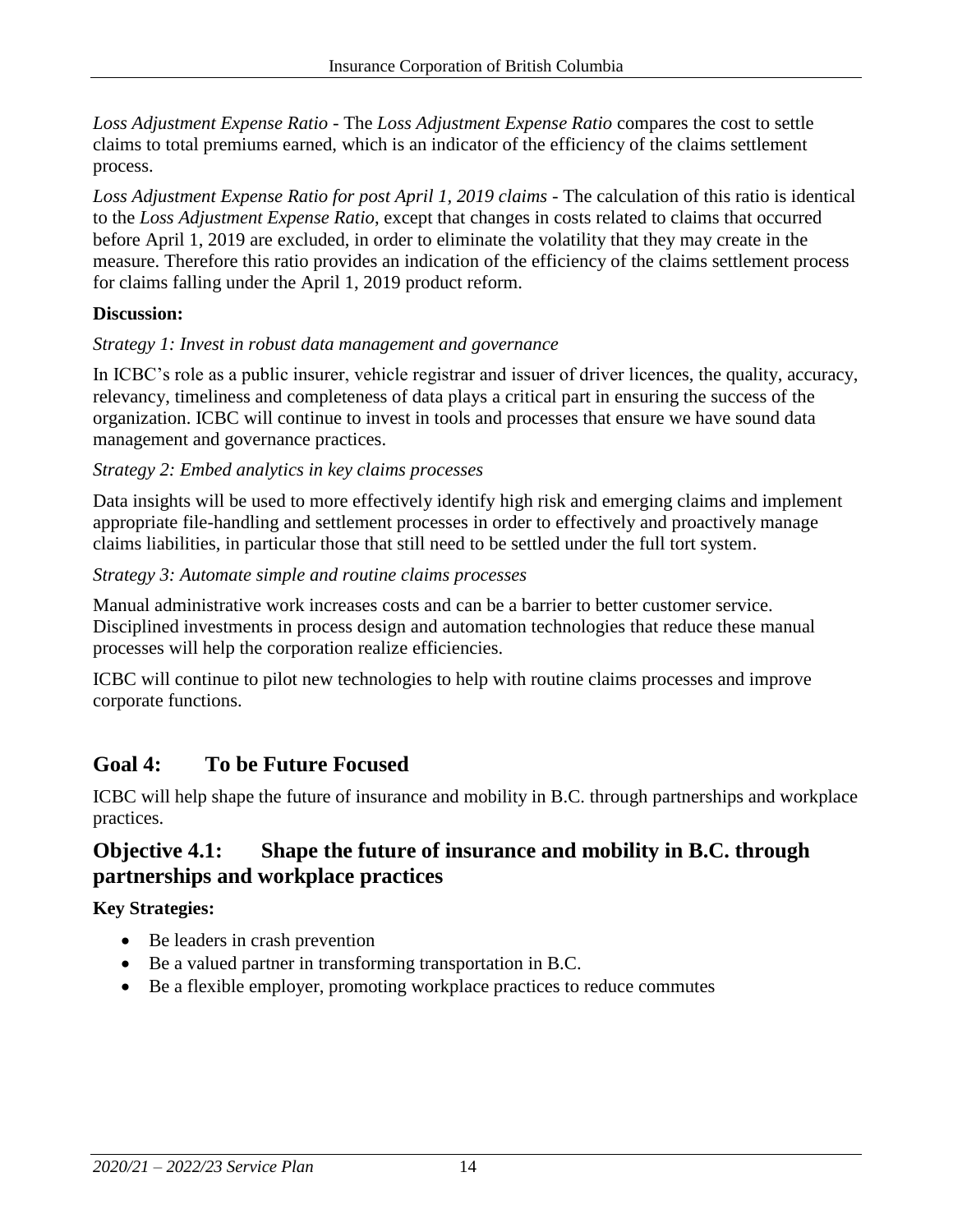| <b>Performance Measure(s)</b> |                                                                                                  | 2018/19<br><b>Actuals</b>  | 2019/20<br><b>Forecast</b> | 2020/21<br><b>Target</b>            | 2021/22<br><b>Target</b>               | 2022/23<br><b>Target</b>               |
|-------------------------------|--------------------------------------------------------------------------------------------------|----------------------------|----------------------------|-------------------------------------|----------------------------------------|----------------------------------------|
| 4.1a                          | ICBC is seen as a valued partner                                                                 |                            |                            |                                     |                                        |                                        |
|                               | A future mobility<br>strategy is developed<br>with identified plans for<br>key partnerships      | N/A                        | N/A                        | Customer and<br>partner<br>feedback | Under<br>Development                   | Under<br>Development                   |
| 4.1 <sub>b</sub>              | ICBC's workplace practices attract, engage and retain people to deliver service to our customers |                            |                            |                                     |                                        |                                        |
|                               | <b>Employee Opinion</b><br>Survey results <sup>1</sup>                                           |                            |                            |                                     |                                        |                                        |
|                               | Aligned<br>Enabled<br>Motivated<br>Accountable<br>Leadership <sup>2</sup>                        | 82<br>73<br>72<br>90<br>76 | 82<br>76<br>75<br>90<br>79 | 82<br>82<br>81<br>90<br>n/a         | Index scores<br>will be<br>maintained. | Index scores<br>will be<br>maintained. |

<sup>1</sup> Data Source: Employee Opinion Survey (EOS) conducted by an independent firm. ICBC will continue to evolve our employee measures to reflect strategic goals.

<sup>2</sup>The leadership index can only be updated in a full survey year. **Score Legend:**  $80-100 =$  extremely positive.  $60-79 =$ moderately positive.  $40-59$  = moderately negative. 0-39 extremely negative.

#### **Linking Performance Measures to Objectives:**

The business and transportation landscape is changing at a rapid pace, and ICBC has an opportunity to shape insurance and transportation in B.C. ICBC will collaborate with municipalities and organizations across the province to ensure policies and infrastructure are in place to support these changes. ICBC will focus on workplace practices that reduce the amount of time that employees spend commuting, thus helping to reduce congestion. In the long-term, the strategies are expected to reduce the number of collisions, injuries and deaths on B.C. roads.

4.1a ICBC is seen as a valued partner

ICBC plays a key role in driver and vehicle policy, insurance, road safety and data governance and provisioning, which are important parts of the future of insurance and mobility in B.C. ICBC is developing a strategy that will consider how we can partner with municipalities, government and other organizations to ensure B.C. is ready for changes to the business and transportation landscape. This is a milestone measure; within the strategy, a new measure will be developed for future years to quantify ICBC's partnership efforts in shaping the future of transportation in B.C. Work has already started to develop the scope and timelines of the initiatives. ICBC also plans to expand the current road safety partnerships and presence to extend the road safety message.

4.1b ICBC's workplace practices attract, engage and retain people to deliver service to our customers

ICBC's *Employee Opinion Survey* (EOS) captures employees' opinions regarding the tools and processes through which they execute their work, their understanding of how their efforts align with the corporate strategy, their personal motivation and their individual accountability for delivering business results and an assessment of leadership. The EOS is one indicator of ICBC's efforts to attract, engage, and retain people through its workplace practices, including flexible work arrangements that can help reduce commutes. The EOS scores have progressively increased over the years. ICBC will maintain its focus on continuous improvement of the employee experience, but has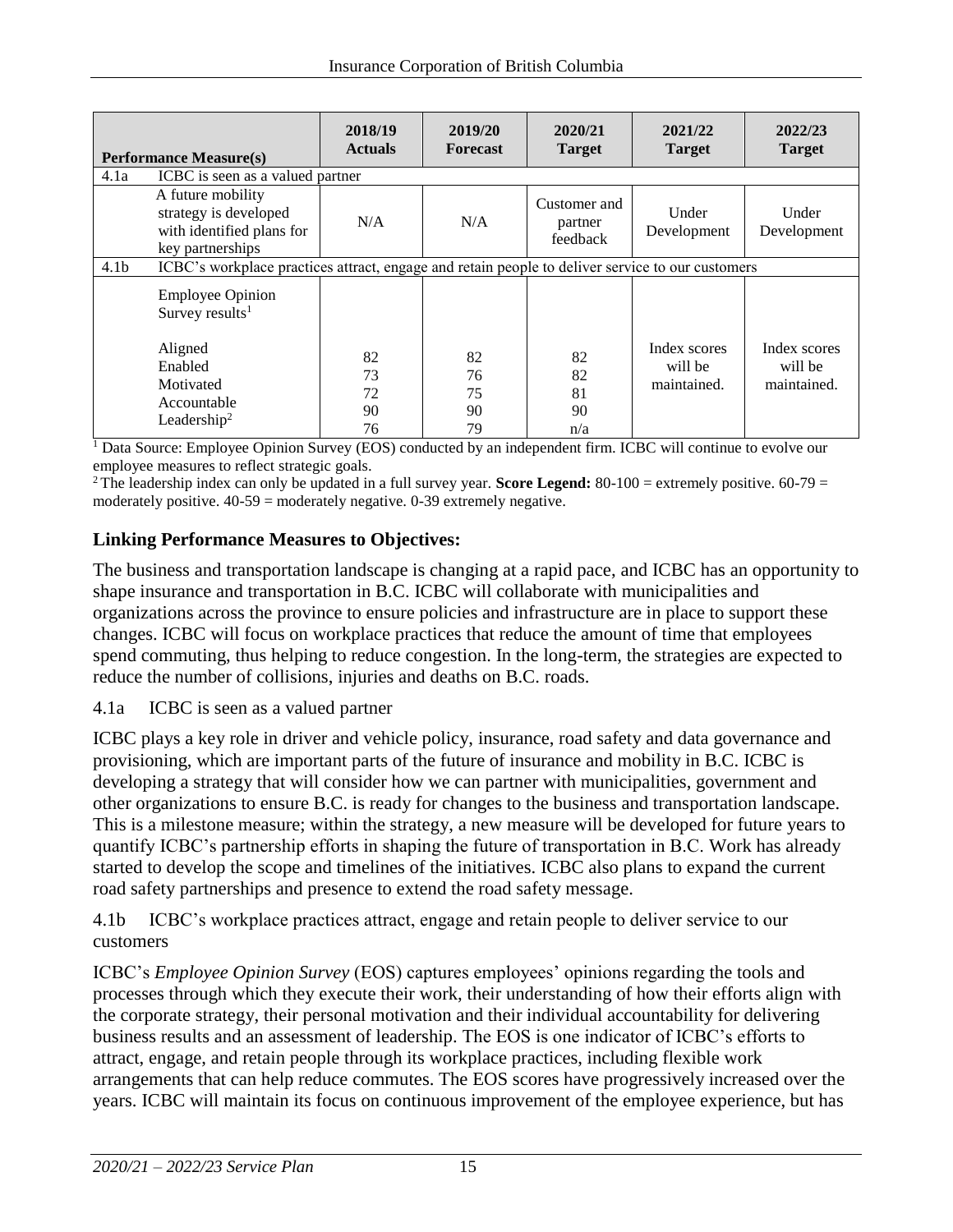adjusted its EOS targets to reflect that either a score increase or maintenance of existing scores is a satisfactory outcome.

#### **Discussion:**

#### *Strategy 1: Be leaders in crash prevention*

ICBC is committed to make B.C.'s roads safer and is involved in a number of initiatives to reduce crash rates, which in turn can help improve insurance affordability. While the advent of advanced driver assistance systems is encouraging, these systems are not expected to reduce crash frequency in the near future given their small percentage of the total vehicle population.

ICBC will also put new emphasis on initiatives aimed at congestion reduction as there is believed to be a correlation between congestion and crash frequency. ICBC will combine strengths from a number of internal disciplines, such as actuarial, data science, and road safety engineering. ICBC is actively testing insurance products and incentives that can help reduce crash frequency.

ICBC is piloting telematics technology that collects and transmits data about individual vehicles to determine whether this technology can improve road safety outcomes and drive behavioural change among inexperienced drivers in B.C. A small telematics device is installed in the vehicle and together with a smartphone app, data such as distance, speed and braking is gathered.

ICBC continues to partner with law enforcement, local municipalities and government on implementing initiatives and activations to promote intersection safety through supporting B.C.'s Intersection Safety Camera program at key locations to [capture the worst speeding offenders.](https://news.gov.bc.ca/releases/2018PSSG0015-000342)

#### *Strategy 2: Be a valued partner in transforming transportation in B.C.*

ICBC will partner with municipalities, government and other organizations to help shape the future of insurance and mobility in B.C. We will collaborate to improve how the province collects and shares transportation-related data, and combine our strengths in disciplines such as actuarial and data science, and road safety engineering to help manage congestion, road design and product/service integration across different modes of travel.

#### *Strategy 3: Be a flexible employer, promoting workplace practices to reduce commutes*

ICBC is facing strong competition for talent. As our business shifts, our workforce will also change and we need to consider strategies to attract, retain and develop people who will help us move forward. ICBC can encourage other organizations to improve transportation infrastructure by improving the flow of people and goods through flexible workplaces to reduce congestion. Implementing more flexible workplace practices will enable employees to work closer to where they live, reduce commute times, and reduce carbon emissions for the province.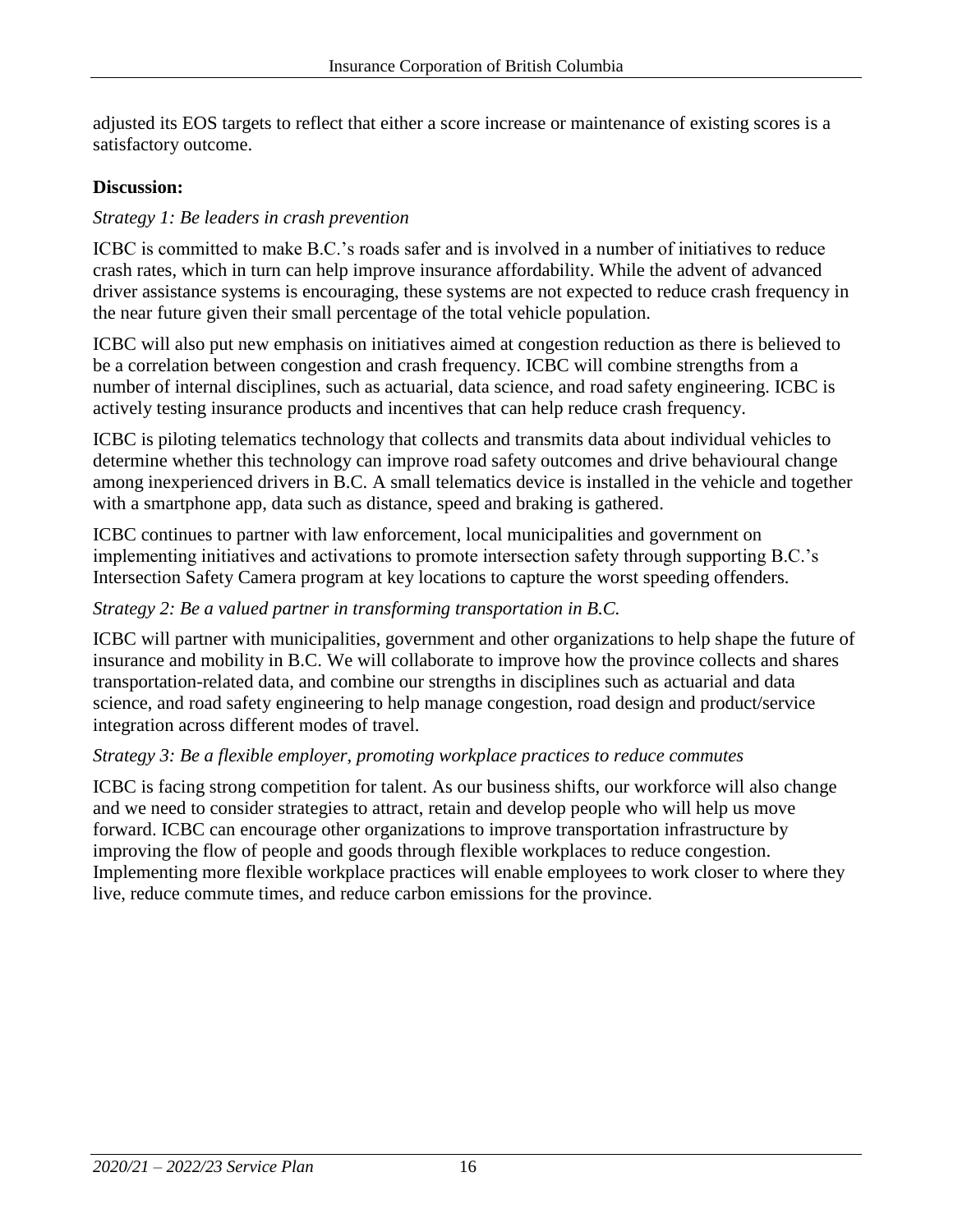# <span id="page-16-0"></span>**Financial Plan**

### <span id="page-16-1"></span>**Summary Financial Outlook**

| \$m\$                                                               | 2018/19<br><b>Actual</b> | 2019/20<br>Forecast | 2020/21<br><b>Budget</b> | 2021/22<br><b>Budget</b> | 2022/23<br><b>Budget</b> |
|---------------------------------------------------------------------|--------------------------|---------------------|--------------------------|--------------------------|--------------------------|
|                                                                     |                          |                     |                          |                          |                          |
| Premiums earned                                                     | 5,824                    | 6,319               | 6,662                    | 5,801                    | 5,554                    |
| Service fees and other                                              | 125                      | 144                 | 153                      | 123                      | 126                      |
| <b>Total earned revenues</b>                                        | 5,949                    | 6,463               | 6,815                    | 5,924                    | 5,680                    |
| Provision for claims occurring in the current period                | 5,308                    | 4,749               | 5,384                    | 4,240                    | 4,482                    |
| Change in estimates for losses occurring in prior periods           | 1,221                    | 922                 | 44                       | 31                       | (49)                     |
| Net claims incurred                                                 | 6,529                    | 5,671               | 5,428                    | 4,271                    | 4,433                    |
| Claims service and loss management                                  | 420                      | 482                 | 500                      | 510                      | 508                      |
| Insurance operations expenses                                       | 248                      | 277                 | 290                      | 296                      | 295                      |
| <b>Transformation Program</b>                                       | 31                       | 28                  | 27                       | 26                       | 26                       |
| Premium taxes and commissions                                       | 306                      | 736                 | 842                      | 1,091                    | 589                      |
| <b>Total expenses</b>                                               | 7,534                    | 7,194               | 7,087                    | 6,194                    | 5,851                    |
| <b>Underwriting loss</b>                                            | (1,585)                  | (731)               | (272)                    | (270)                    | (171)                    |
| Investment and other income                                         | 558                      | 771                 | 498                      | 563                      | 512                      |
| Income (loss) - insurance operations                                | (1,027)                  | 40                  | 226                      | 293                      | 341                      |
| Non-insurance operations expenses                                   | 103                      | 106                 | 114                      | 119                      | 123                      |
| Non-insurance commissions                                           | 31                       | 32                  | 33                       | 33                       | 34                       |
| Non-insurance - other income                                        | (7)                      | (7)                 | (7)                      | (7)                      | (7)                      |
| Net income (loss)                                                   | (1, 154)                 | (91)                | 86                       | 148                      | 191                      |
| Other comprehensive income                                          |                          |                     |                          |                          |                          |
| Pension and post-retirement benefits remeasurements                 | (21)                     | (90)                |                          |                          |                          |
| Net change in available for sale financial assets and change in non |                          |                     |                          |                          |                          |
| controlling interest                                                | 307                      | 119                 | 159                      | 241                      | 206                      |
| Total comprehensive income (loss)                                   | (868)                    | (62)                | 245                      | 389                      | 397                      |
| <b>Total liabilities</b>                                            | 19,728                   | 21,386              | 22,217                   | 20,234                   | 18,688                   |
| Retained earnings                                                   | (20)                     | (111)               | (25)                     | 123                      | 314                      |
| Other components of equity                                          | 124                      | 160                 | 319                      | 560                      | 766                      |
| Non-controlling interest                                            | 15                       | 8                   | 8                        | 8                        | 8                        |
| <b>Total equity</b>                                                 | 119                      | 57                  | 302                      | 691                      | 1,088                    |
| Capital Expenditures <sup>1</sup>                                   | 66                       | 77                  | 116                      | 64                       | 56                       |

<sup>1</sup> Major categories of capital expenditure include: facilities (land, building, leasehold, right of use assets), furniture and equipment, IT systems (computer equipment and software). Looking ahead, ICBC expects capital expenditures will change in the planning period as the company maintains or replaces aging infrastructure, including replacement or upgrade facilities, and as critical business systems are renewed.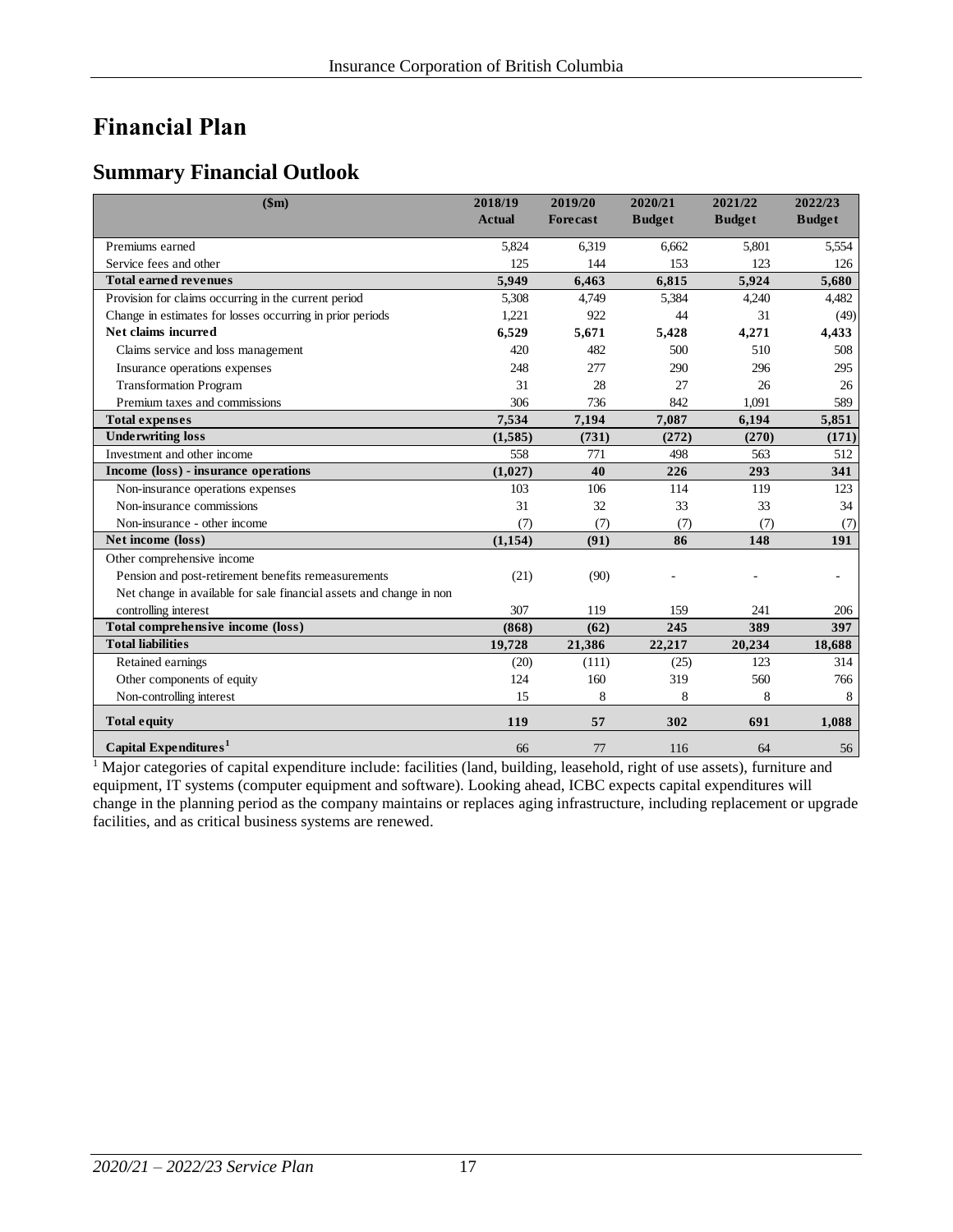| \$m\$                                               | 2018/19<br><b>Actual</b> | 2019/20<br><b>Forecast</b> | 2020/21<br><b>Budget</b> | 2021/22<br>Budget <sup>1</sup> | 2022/23<br>Budget <sup>1</sup> |
|-----------------------------------------------------|--------------------------|----------------------------|--------------------------|--------------------------------|--------------------------------|
| Premium taxes and commission expense                | 726                      | 802                        | 846                      | 756                            | 707                            |
| Premium deficiency adjustments                      | (388)                    | (34)                       | 29                       | 368                            | (84)                           |
| Compensation and other employee benefits            | 425                      | 467                        | 482                      |                                | 952                            |
| Pension and post-retirement benefits                | 78                       | 92                         | 104                      |                                |                                |
| Professional and other services                     | 45                       | 55                         | 43                       |                                |                                |
| Road improvements and other traffic safety programs | 31                       | 34                         | 32                       |                                |                                |
| Building operating expenses                         | 28                       | 22                         | 23                       | 951                            |                                |
| Merchant and bank fees                              | 43                       | 46                         | 49                       |                                |                                |
| Office supplies and postage                         | 22                       | 23                         | 27                       |                                |                                |
| Computer costs                                      | 31                       | 28                         | 30                       |                                |                                |
| Depreciation and amortization                       | 59                       | 74                         | 84                       |                                |                                |
| Other                                               | 37                       | 52                         | 57                       |                                |                                |
| <b>Total operating costs</b>                        | 1,137                    | 1,661                      | 1,806                    | 2,075                          | 1,575                          |

### <span id="page-17-0"></span>**Operating Costs by Nature**

<sup>1</sup> Operating cost targets are not planned in detail beyond the current year.

### <span id="page-17-1"></span>**Key Forecast Assumptions, Risks and Sensitivities**

Financial forecasts take into consideration ICBC's plans to address the key strategic risks facing the organization and changes in the external environment. Typical of other property and casualty insurance companies, ICBC faces material risks in the execution of its strategy and conduct of operations. The Board of Directors, the Board Committees and the Executive Leadership Team review these material risks, including financial market risk, as part of their governance and oversight function. ICBC will continuously address these material risks. This includes strengthening information security system controls to protect against evolving cybersecurity threats and continuing to leverage the use of core operational systems. Leadership development and succession planning also continue to support the business model.

Based on these plans, the following assumptions were developed and incorporated into the financial forecasts on page 17.

- The summary financial outlook reflects the overall operations of the business, including Basic and Optional insurance and non-insurance activities. It has been prepared based on current legislative, regulatory, accounting and judicial frameworks.
- The Service Plan assumes that certain legislation and regulation will be enacted.
- The forecast reflects a number of financial and behavioural assumptions, and actual results could vary from these projections, depending on actual implementation, actual behavioural changes, and associated impacts.
- The financial information was prepared based on International Financial Reporting Standards (IFRS). The forecasts do not include any changes from IFRS 9, *Financial Instruments* or IFRS 17, *Insurance Contracts*, which will be effective April 1, 2022.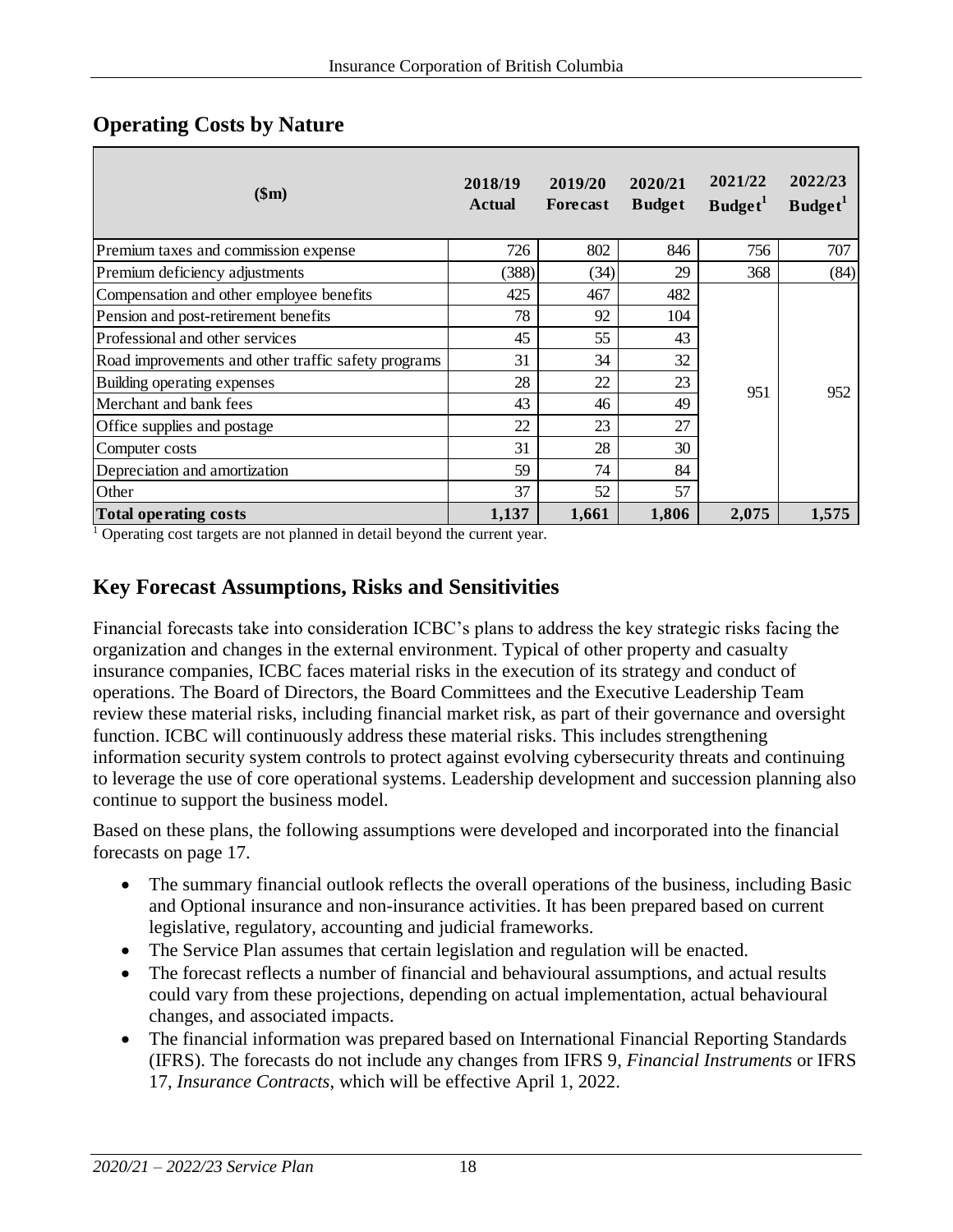- For the 2020/21 2022/23 period, rate changes are assumed for both the Basic and Optional insurance businesses. Any proposed changes to Basic insurance rates are subject to BCUC regulatory approval.
- Investment income, as shown, includes the expected interest, dividends, other income, and realized gains/losses from the investment portfolio, as well as foreign exchange gains/losses.
- Claims incurred reflect current claims trends, vehicle population growth and inflation; and the impact of estimated savings from changes to the insurance product and other initiatives.
- Prior years' claims reflect changes in the discounted value of unpaid claims.
- Changes in unrealized gains and losses impact Other Components of Equity but may be subject to change when new accounting standards take effect.

### <span id="page-18-0"></span>**Sensitivity Analysis:**

Risks are inherent in insurance forecasts since they are based on assumptions about the future. These assumptions are based on historical driving, claims and other economic patterns, as well as expert judgment. However, due to the volatile nature and the inherent risks of the insurance business, there is a range of uncertainties in these estimations. The following highlight the effect of variations in the assumptions underlying the financial forecast.

#### **Premiums**

 1 percentage point fluctuation represents approximately \$56 - \$63 million in net premiums (Basic and Optional combined)

#### **Claims**

- 1 per cent change in current year claims costs represents approximately \$42 \$54 million in current year claims costs
- 1 per cent fluctuation in the unpaid claims balance represents approximately \$129 \$161 million in claims costs
- 1 percentage point fluctuation in the rate used to discount claims represents approximately \$390 - \$415 million in claims costs

#### **Investments**

- 1 percentage point change in investment return represents approximately \$172 \$196 million in investment return
- 1 per cent change in the investment portfolio represents approximately \$5 \$8 million in investment return
- 1 percentage point change in interest rate would result in a change of approximately \$452 million in the fair value in ICBC's fixed income portfolio and a corresponding impact of \$413 million to Other Comprehensive Income (OCI). The mortgage portfolio is recorded at amortized cost and therefore the fair value change does not impact OCI.
- A 10 per cent change in equity prices would result in an estimated corresponding change to OCI of approximately \$434 million
- A 10 per cent change in Canadian dollar exchange rate would change the fair value of the non-Canadian equity fund investments and results in a change to OCI of approximately \$287 million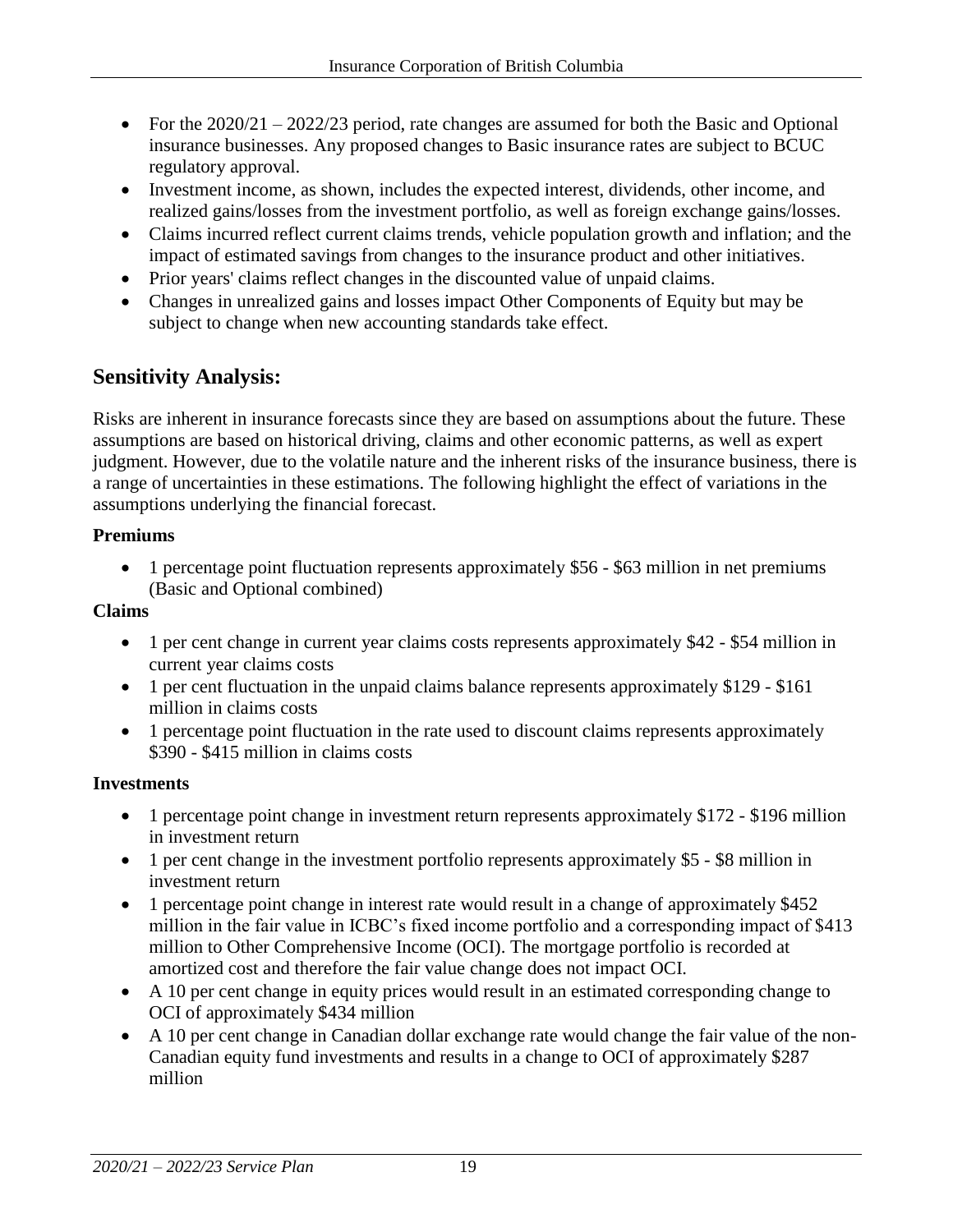#### **Market Share**

 1 percentage point change in market share represents approximately \$12 - \$17 million impact on net income.

#### **Pension**

- 1 percentage point change in discount rate represents approximately \$610 million impact to the defined benefit obligation.
- 1 percentage point change in discount rate represents approximately \$38 million impact to pension expense.

### <span id="page-19-0"></span>**Management's Perspective on the Financial Outlook**

The net loss for fiscal 2019/20 is forecast to be \$91 million as compared to a net loss of \$1,154 million for fiscal 2018/19. The forecasted net loss for 2019/20 is significantly lower than the prior year, mainly as a result of the recent product reform, improvement in frequency and higher investment income, due to bond gains from trading activities, gains from disposition of real estate investment properties and gains on disposition of investments during transition to British Columbia Investment Management Corporation (BCI).

The product reforms implemented as of April 1, 2019 is expected to continue delivering benefits in 2020/21 and future years; although the benefits are expected to gradually decline over time, as the minor injury definition will continue being challenged by claimants and their legal counsel. In 2019/20, ICBC continued to observe an increase in large and complex claims as well as the severity of these claims. This pressure is expected to continue into 2020/21. ICBC will work to mitigate this pressure.

The product reforms do not impact the rate of crash frequency and trend in vehicle repair costs. ICBC has initiated certain road safety measures aimed at reducing crashes at high speed intersections and material damage initiatives aimed at cost effectiveness.

ICBC maintains ongoing efforts to identify and moderate the factors of higher claims costs that are within its control. ICBC, with the support of Government, pursues short and long-term strategies to help moderate increases in claims costs and the impact of higher claims costs on future Basic insurance rates. ICBC's initiatives emphasize continuous operational improvement and consistent quality and fair handling of claims. ICBC is focused on reducing the increase in claims costs by managing higher claims volumes and providing fair and reasonable offers in an effort to settle claims. Additionally, ICBC remains focused on improving management of procurement processes and initiatives to combat exaggerated and fraudulent claims. Cost saving opportunities and initiatives in a number of areas, including claims costs management and road safety initiatives have been endorsed and are included in the forecast. Further savings from additional initiatives will be included in future budgets.

ICBC earns investment income that partially offsets the cost of rising insurance rates to policyholders and aims to balance risk and return within its investment portfolio.

ICBC will deliver on the proposed Enhanced Care coverage initiative over 2020/21 and 2021/22. This new auto insurance for B.C. is targeted to launch in spring 2021 and will result in significantly lower insurance rates, and even more generous care, recovery and wage loss benefits, and provide long-term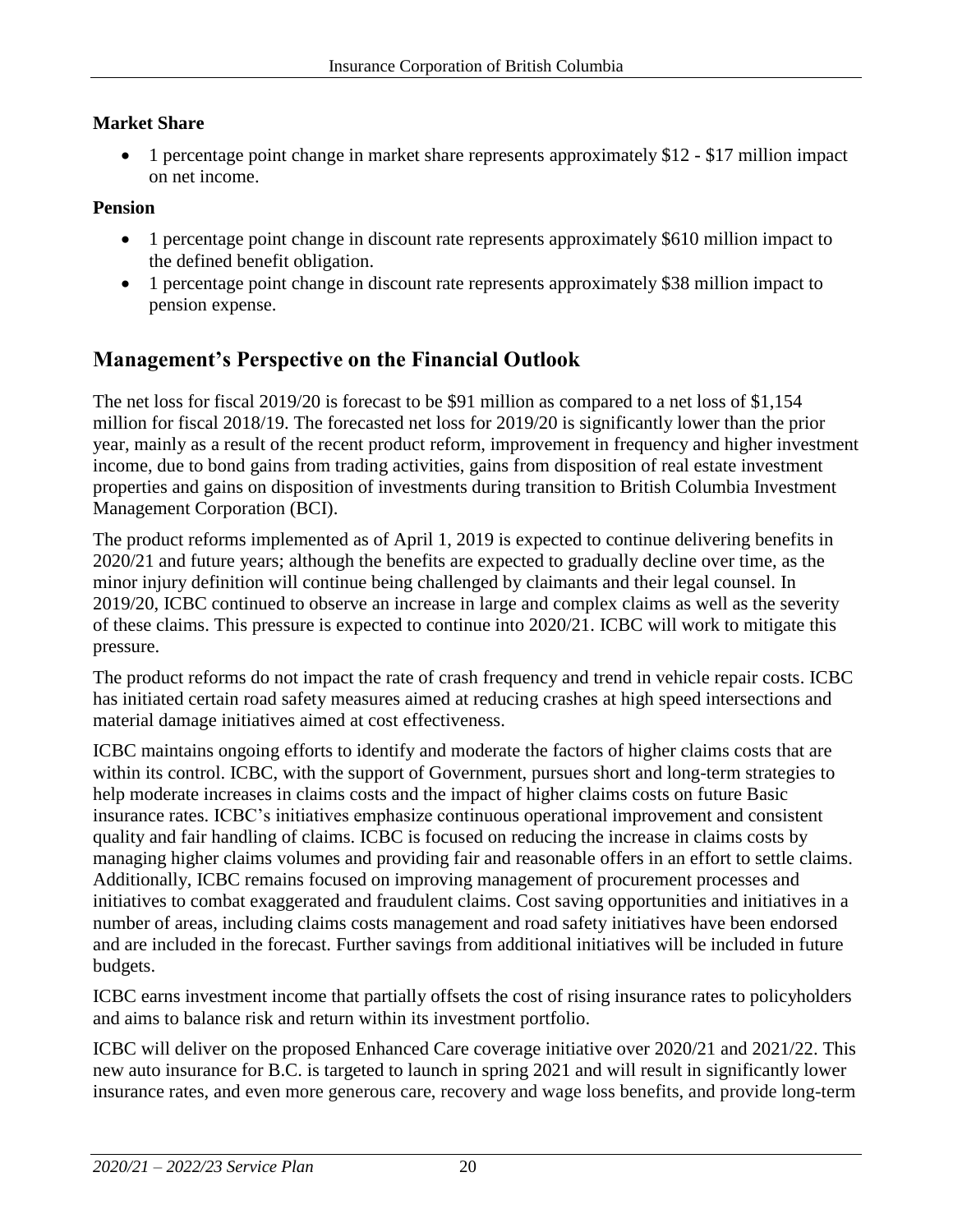affordability and stability to auto insurance in B.C. This is done by moving away from the current adversarial legal system and focusing on providing care for those injured in a crash. The expected benefits from implementation of the Enhanced Care-based model, and the associated implementation costs have been reflected in the forecast period.

Similar to other insurance organizations, ICBC has a capital management framework under which it operates. This framework takes into consideration both its management operating targets and its regulatory minimums to ensure that capital reserves are adequate to protect policyholders from financial risk, while maintaining rates as low as possible over the long term. ICBC is guided by the capital management framework of the Office of the Superintendent of Financial Institutions ("OSFI"), adopting OSFI's Minimum Capital Test ("MCT") as a means to measure and monitor ICBC's capital levels. Several years of consecutive losses, where rate increases were not sufficient to cover the rapidly rising claims costs, have depleted capital levels. Coupled with the suspension of capital maintenance and capital build since 2015 (effective up until and including policy year 2020), this has resulted in capital levels that are well under ICBC's management and regulatory capital targets. Order in Council 067 dated February 26, 2018, amending *Special Direction IC2*, temporarily suspended ICBC's requirement to meet the Basic business MCT regulatory minimum of 100 per cent, for the policy years 2018 through 2021.

Financial forecasts included in this Service Plan presume continuing suspension of capital maintenance and capital build provisions in the Basic insurance rate and the requirement to maintain Basic MCT at regulatory minimum of 100 per cent. This temporary suspension is expected to be in place until the full extent of the impact of product reforms and various other initiatives become known. This will allow ICBC, in consultation with government, more time to refresh the capital management plan, on which future targets will be based. With significant changes being brought in by Enhanced Care coverage, the minimum capital requirements may change, as the claims liability risk and the investments portfolio evolve.

### <span id="page-20-0"></span>**Major Capital Projects**

| <b>Major Capital Projects (over \$50 million)</b> | <b>Targeted</b><br><b>Completion</b><br>Date<br>(Year) | <b>Project Cost</b><br>to Dec 31,<br>2019<br>(\$ millions) | <b>Estimated Cost</b><br>to Complete<br>(\$ millions) | Approved<br>Anticipated<br><b>Total Capital</b><br><b>Cost of Project</b><br>$$$ millions) |
|---------------------------------------------------|--------------------------------------------------------|------------------------------------------------------------|-------------------------------------------------------|--------------------------------------------------------------------------------------------|
| <b>Enhanced Care Coverage program</b>             | 2021/22                                                |                                                            | 92                                                    | 92                                                                                         |

Description: This new way of providing auto insurance in B.C. will build on the reforms to date, but will also help to address this outstanding issue of high legal costs, in order to achieve affordable insurance premiums for British Columbians. Among the suite of changes, Enhanced Care coverage will dramatically expand care and treatment coverage for anyone injured in a crash by providing access to comprehensive accident benefits designed to cover all of the injured parties' needs; expand coverage to all residents involved in an accident that arises from the use of a vehicle in B.C., Canada, or the US; and introduce direct compensation for property damage to align with the move away from a modified tort system.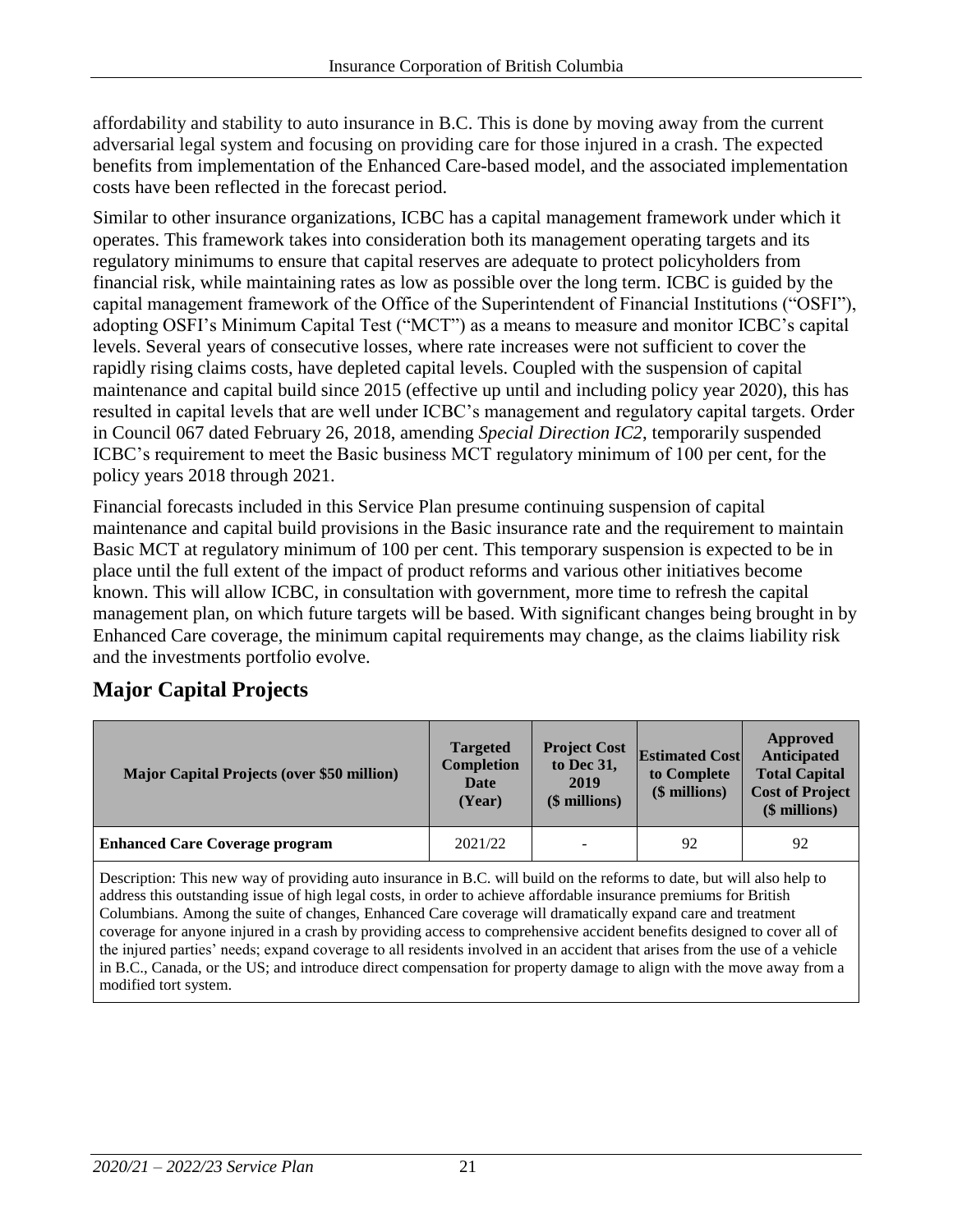# <span id="page-21-0"></span>**Appendix A: Hyperlinks to Additional Information**

# <span id="page-21-1"></span>**Corporate Governance**

ICBC's governance is defined through legislation applicable to all Crown corporations, and legislation specific to ICBC itself.

The Board of Directors guides ICBC in fulfilling its mandate and sets the corporate direction. The Board, with input from the Executive Team, approves the vision and values that guide ICBC, and the goals and strategies upon which accountability and performance are evaluated. Information on the role and membership of the Board members and Board committees is available on ICBC's website, [https://www.icbc.com/about-icbc/company-info/Pages/Corporate-governance.aspx.](https://www.icbc.com/about-icbc/company-info/Pages/Corporate-governance.aspx) Also available via this link is information regarding ICBC's Executive Committee and Governance Principles. ICBC's Board complies with the Crown Agencies and Board Resourcing Office Guidelines [\(https://www2.gov.bc.ca/assets/gov/british-columbians-our-governments/services-policies-for](https://www2.gov.bc.ca/assets/gov/british-columbians-our-governments/services-policies-for-government/public-sector-management/cabro/best-practice-guidelines-boards.pdf)[government/public-sector-management/cabro/best-practice-guidelines-boards.pdf\)](https://www2.gov.bc.ca/assets/gov/british-columbians-our-governments/services-policies-for-government/public-sector-management/cabro/best-practice-guidelines-boards.pdf).

# <span id="page-21-2"></span>**Organizational Overview**

For an organizational overview of ICBC, please visit [http://www.icbc.com/about-icbc.](http://www.icbc.com/about-icbc)